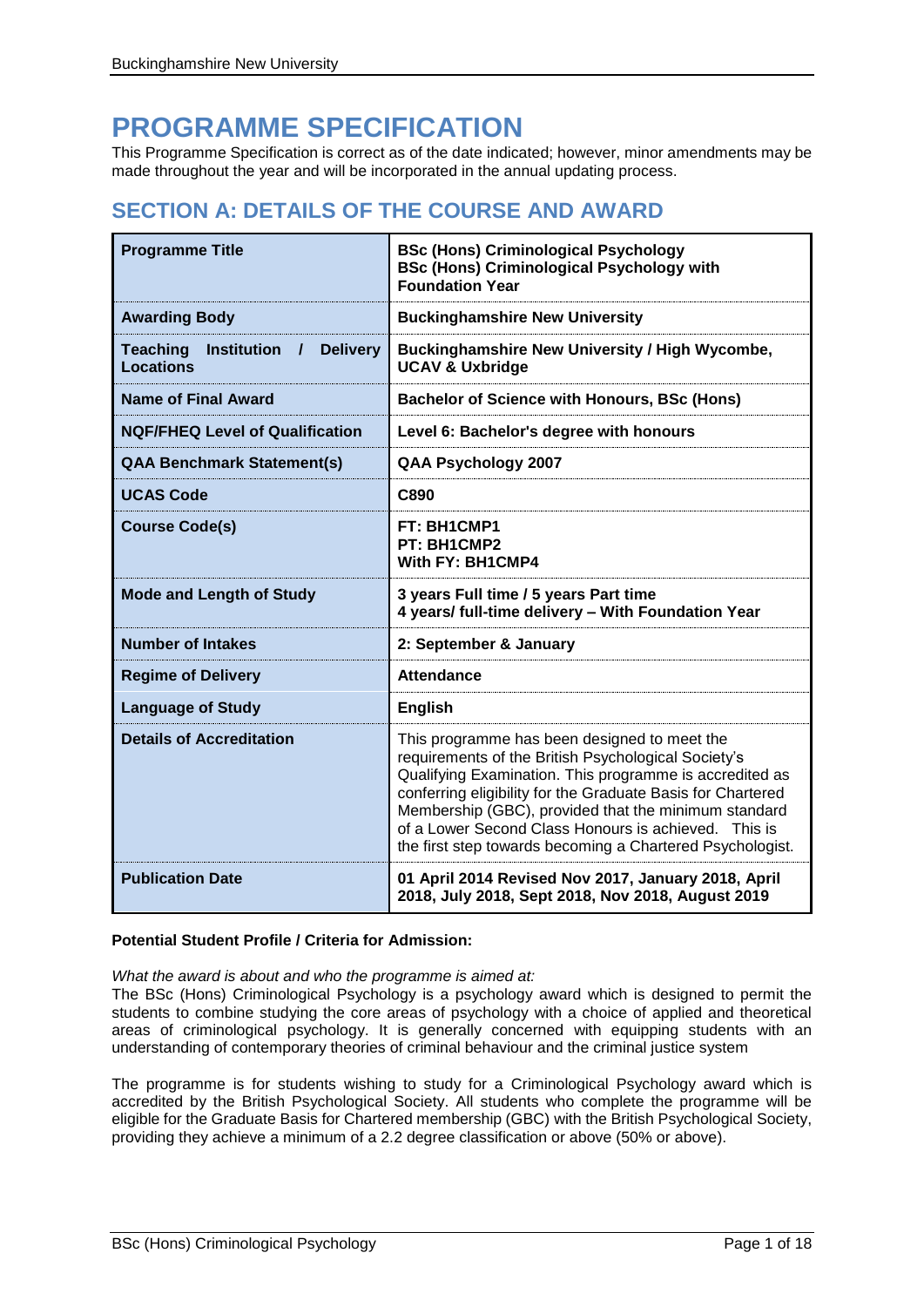## *Entry criteria:*

## **For BSc (Hons) Criminological Psychology (3 years)**

- School leavers with a minimum of 96-112 UCAS points.
- Mature students with a variety of educational backgrounds (e.g. Access) who are motivated to pursue a course in this field of psychology.
- Prospective students are expected to have attained a minimum of a C/4 grade in GCSE Mathematics and English.
- Students who have commenced their studies in another institution and wish to transfer in to this programme in year 2 or 3 will be considered under the provisions of the University's Credit Accumulation and Transfer Policy.
- Mature students who wish to apply for accreditation of prior experiential learning for specific modules will be considered under the provisions of the University's Credit Accumulation and Transfer Policy.

#### **For BSc (Hons) Criminological Psychology (4 years)**

Applicants who do not meet the minimum requirements for the 3-year programme, or those who do not feel fully prepared for a Level 4 course, will be considered for the 4-year programme including a Foundation Year.

Please see the University's [General Entry Requirement](https://bucks.ac.uk/applying-to-bucks/general-admissions-criteria) webpages for requirements for entry at this level.

#### *Why students should choose this award:*

Students wishing to pursue a career in any of the sub-disciplines of psychology, but particularly in criminal and forensic psychology should choose this award. Additionally, students wishing to study at degree level and to develop a variety of transferable skills valued by employers and that will enhance employability, including skills in communication, numeracy, teamwork, critical thinking, computing, independent learning and more, could also choose this award.

#### *Opportunities available for students after completion of the award:*

- The programme offers both a subject-specific and a generic knowledge base, skills and competences that will enable students to pursue a career in any of the applied psychology professions.
- It is also recognised that many Criminological Psychology students will choose from a wide range of graduate career options, not all of which will necessarily entail the title 'psychologist'. Typically, graduating students will focus on psychology roles in various branches of the Criminal Justice System (e.g. the courts, prisons, probation services etc.). For this reason the majority of students seek employment or further education in a Forensic Psychology domain. Consequently, the programme is also designed to inspire and facilitate the development of a variety of desirably transferable skills that will enhance employability in any future career.
- The thorough grounding in research methods and empirical Criminological Psychology will also confer suitability for the pursuit of research-based post-graduate study.
- Graduates who achieve a minimum standard of a Lower Second Class Honours will be eligible for Graduate Basis for Chartered Membership (GBC). This is the first step towards becoming a Chartered Psychologist.
- Graduates who achieve a 2.1 classification or higher in their degree are eligible to apply for Teacher Training.

#### *Expected knowledge and skills that the entrant will have on entry to the programme:*

Entrants would be expected to have a strong interest in criminal investigations and the Criminal Justice Service. Experience of working or volunteering within the criminal justice system, for charities that support victims, or for organisations that support the rehabilitation of offenders would be an advantage, but not essential. Good communication skills are important as students will be assessed in a number of ways including both written work and oral communication, and at times through the course will be expected to converse and work with external organisations. Entrants must be prepared to take responsibility for their learning, and be willing to work both individually and as part of a group and to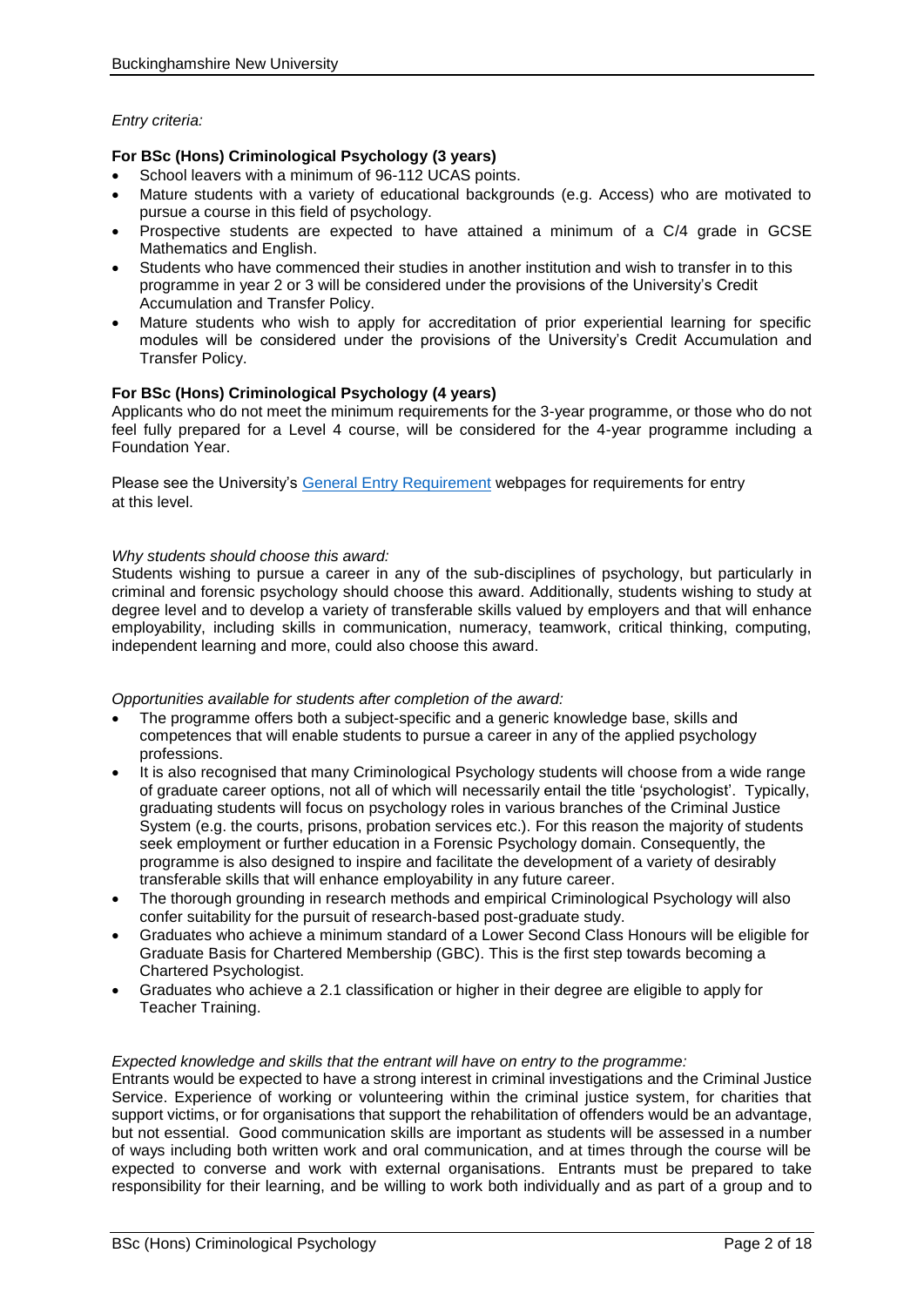participate fully in course activities. Basic ICT skills will be an advantage as students are required to use the virtual learning environment to access course materials, and to submit coursework assignments electronically.

## **SECTION B: PROGRAMME AIMS, OUTCOMES, LEARNING, TEACHING AND ASSESSMENT METHODS**

## **Programme Aims**

The main educational aims of the programme are to:

- Provide a scientific understanding of the brain, the body and the environment in order to understand emotion, affect and behaviour, and the complex interactions between them, in individuals, groups and society with particular reference to criminological psychology.
- Provide an understanding of the nature of crime and criminal behaviour from a psychological perspective.
- Develop the ability to use this knowledge in an applied capacity.
- Develop the ability to evaluate critically multiple perspectives in criminological psychology.
- Develop the ability to use appropriate research methods in the acquisition and interpretation of empirical data.
- Develop the skills and knowledge required for entry to professional and/or academic postgraduate programmes of study in criminological psychology.
- Develop the levels of skill and knowledge to equip the graduate for careers appropriate to human science graduates.
- Develop the generic key skills, knowledge and values that provide the foundations for life-long personal development.

## **Programme Learning Outcomes<sup>i</sup>**

- *A. Knowledge and Understanding*
	- On successful completion of the programme a graduate will be able to:
	- 1. Systematically understand the scientific underpinnings of criminological psychology as a discipline, its historical origins, development and limitation.
	- 2. Recognise the inherent variability and diversity of psychological functioning, where our knowledge may be uncertain, ambiguous or limited, and its significance with particular reference to criminal and forensic psychology.
	- 3. Demonstrate an acquisition of coherent and detailed knowledge, and a systematic, critical and evaluative understanding of a range of influences on psychological functioning, how they are conceptualised in the discipline of criminological psychology.
	- 4. Devise and sustain arguments based on detailed knowledge of several specialised areas and / or applications of psychology, some of which are at the cutting edge of research in the criminological psychology discipline.
	- 5. Demonstrate an ability to deploy a range of research processes, methods and measurement techniques, including statistical analysis, applicable to criminological psychology and be aware of their limitations.

## *B. Intellectual/Cognitive Skills*

On successful completion of the programme a graduate will be able to:

- 1. Reason and evaluate scientifically, understand the role of evidence and make critical judgments about arguments in criminological psychology.
- 2. Adopt multiple perspectives and systematically detect, analyse and evaluate meaningful patterns of behaviour and the relationships between them with particular reference to criminological psychology.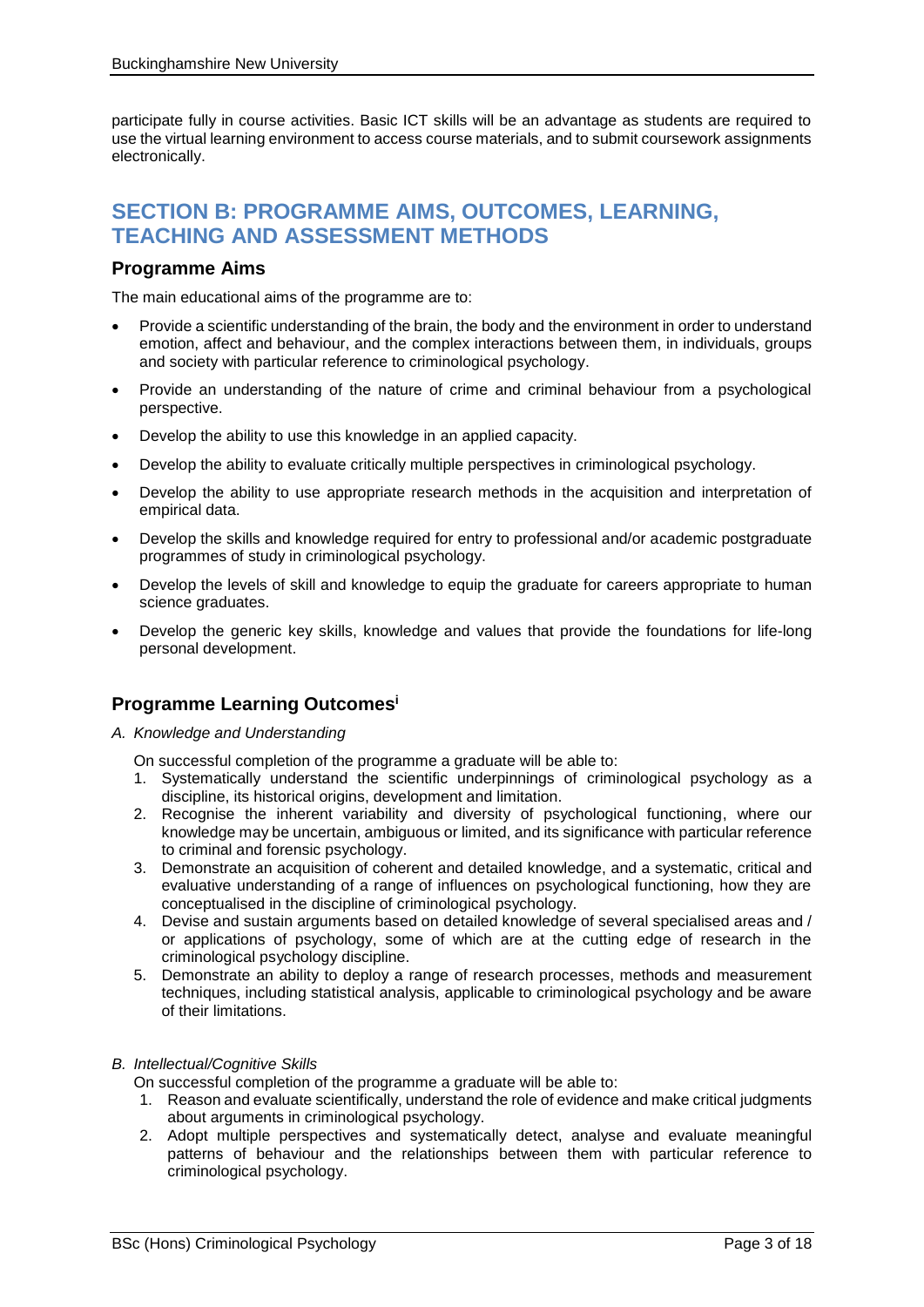- 3. Pose, frame, operationalise and critique research questions.
- 4. Enquire and reason statistically and use a range of statistical methods with confidence.
- 5. Competently initiate, design, conduct and report an empirically-based research project under appropriate supervision. Recognise its theoretical, practical methodological contribution, implications and limitations, communicating this in a language appropriate to the audience involved.

## *C. Practical Skills*

On successful completion of the programme a graduate will be able to:

- 1. Demonstrate computer literacy (e.g. the management of databases, word processing, PowerPoint, etc.) and the ability to use the applied statistical software (SPSS).
- 2. Demonstrate good communication skills, both oral and written.
- 3. Demonstrate problem solving and decision making skills.
- 4. Demonstrate ability to work both independently and as part of a team.
- 5. Demonstrate substantial competence in research skills through practical activities, including an awareness and application of ethical principles and approval procedures with regards to research projects.

## *D. Key/Transferable Skills*

On successful completion of the programme a graduate will be able to:

- 1. Communicate ideas and research findings, both effectively and fluently, by written, oral and visual means.
- 2. Be computer literate and confident in using word processing, database and statistical software.
- 3. Comprehend and use numerical, statistical and other forms of data, particularly in the context of presenting and analysing complex data sets.
- 4. Solve problems by clarifying questions, considering alternative solutions and evaluating outcomes.
- 5. Be sensitive to, and react appropriately to, contextual and interpersonal factors in groups and teams
- 6. Take charge of their own learning, and reflect and evaluate personal strengths and weaknesses for the purposes of future learning. Undertake self-directed study and project management, in order to meet desired objectives.

| <b>Module Code</b> | Information Acquisition | and<br>analysis<br>thinking,<br>synthesis<br><b>Critical</b> | Criticality<br>Self-reflection and | Communication Skills: Oral | Communication Skills: Written | Communications<br>(ICT)<br>ಯ<br>Technology<br>Information | Numeracy & Quantitative Skills | Decision<br>×ŏ<br>Solving<br>Problem<br>Making | Self-managed<br>න්<br>Independent<br>Learning | Working with Others |
|--------------------|-------------------------|--------------------------------------------------------------|------------------------------------|----------------------------|-------------------------------|-----------------------------------------------------------|--------------------------------|------------------------------------------------|-----------------------------------------------|---------------------|
| <b>FY026</b>       | $\boxtimes$             | $\boxtimes$                                                  | $\boxtimes$                        | $\boxtimes$                | $\boxtimes$                   | $\boxtimes$                                               |                                |                                                | $\boxtimes$                                   | $\Box$              |
| FY027              | $\boxtimes$             | $\boxtimes$                                                  |                                    | $\boxtimes$                | $\boxtimes$                   | $\boxtimes$                                               | $\boxtimes$                    | $\boxtimes$                                    |                                               | $\boxtimes$         |
| FY028              | $\boxtimes$             | $\boxtimes$                                                  |                                    | $\boxtimes$                | $\boxtimes$                   | $\boxtimes$                                               | $\boxtimes$                    | $\boxtimes$                                    |                                               |                     |

## **Table 1: Programme Skills Matrix – Assessment**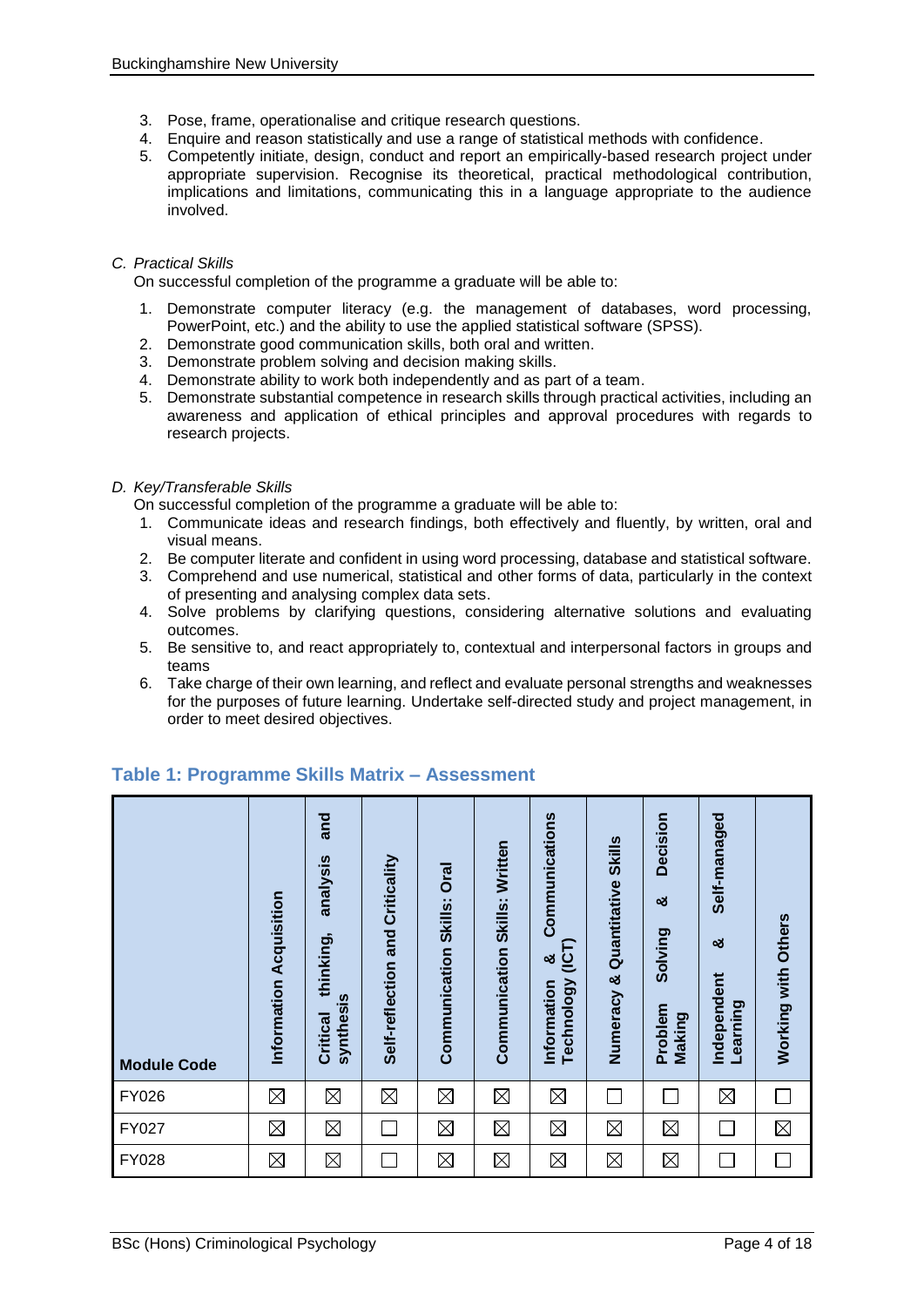| <b>Module Code</b> | Information Acquisition | and<br>analysis<br>thinking,<br>synthesis<br><b>Critical</b> | Self-reflection and Criticality | Communication Skills: Oral | <b>Communication Skills: Written</b> | Communications<br><b>UCT</b><br>ಯ<br><b>Technology</b><br>Information | Numeracy & Quantitative Skills | Decision<br>ಯ<br>Solving<br>Problem<br>Making | Self-managed<br>ಯ<br>Independent<br>Learning | Working with Others         |
|--------------------|-------------------------|--------------------------------------------------------------|---------------------------------|----------------------------|--------------------------------------|-----------------------------------------------------------------------|--------------------------------|-----------------------------------------------|----------------------------------------------|-----------------------------|
| FY023              | $\boxtimes$             | $\boxtimes$                                                  | $\boxtimes$                     | $\boxtimes$                | $\boxtimes$                          |                                                                       |                                |                                               |                                              | $\boxtimes$                 |
| <b>PS450</b>       | $\boxtimes$             | $\boxtimes$                                                  |                                 |                            | $\boxtimes$                          |                                                                       |                                | $\boxtimes$                                   | $\boxtimes$                                  | ٦                           |
| <b>PS451</b>       | $\boxtimes$             | $\boxtimes$                                                  | $\Box$                          | $\overline{\phantom{a}}$   | $\boxtimes$                          | $\sim$                                                                | ×.                             | $\boxtimes$                                   | $\boxtimes$                                  | $\mathcal{L}_{\mathcal{A}}$ |
| <b>PS452</b>       | $\boxtimes$             | $\boxtimes$                                                  | $\mathcal{L}_{\mathcal{A}}$     | $\Box$                     | $\boxtimes$                          | $\sim$                                                                |                                | $\boxtimes$                                   | $\boxtimes$                                  | П                           |
| <b>PS453</b>       | $\boxtimes$             | $\boxtimes$                                                  | $\overline{\phantom{0}}$        | $\Box$                     | $\boxtimes$                          | $\boxtimes$                                                           | $\boxtimes$                    | $\boxtimes$                                   | $\boxtimes$                                  | П                           |
| <b>PS454</b>       | $\boxtimes$             | $\boxtimes$                                                  | $\boxtimes$                     | $\boxtimes$                | $\boxtimes$                          | $\mathcal{L}_{\mathcal{A}}$                                           | $\sim$                         | $\boxtimes$                                   | $\boxtimes$                                  | $\boxtimes$                 |
| <b>LC474</b>       | $\boxtimes$             | $\boxtimes$                                                  | $\mathcal{L}_{\mathcal{A}}$     |                            | $\boxtimes$                          | $\boxtimes$                                                           |                                | $\boxtimes$                                   | $\boxtimes$                                  |                             |
| LC471              | $\boxtimes$             | $\boxtimes$                                                  | $\mathcal{L}$                   | $\sim$                     | $\boxtimes$                          | $\boxtimes$                                                           |                                | $\boxtimes$                                   | $\boxtimes$                                  | $\boxtimes$                 |
| <b>PS550</b>       | $\boxtimes$             | $\boxtimes$                                                  | $\boxtimes$                     | $\boxtimes$                | $\boxtimes$                          | $\boxtimes$                                                           |                                | $\boxtimes$                                   | $\boxtimes$                                  | $\boxtimes$                 |
| <b>PS552</b>       | $\boxtimes$             | $\boxtimes$                                                  | $\Box$                          | П                          | $\boxtimes$                          | $\Box$                                                                | ×.                             | $\boxtimes$                                   | $\boxtimes$                                  | $\Box$                      |
| <b>PS553</b>       | $\boxtimes$             | $\boxtimes$                                                  |                                 | $\boxtimes$                | $\boxtimes$                          | $\boxtimes$                                                           |                                | $\boxtimes$                                   | $\boxtimes$                                  | $\boxtimes$                 |
| <b>PS554</b>       | $\boxtimes$             | $\boxtimes$                                                  | $\overline{\phantom{a}}$        | $\boxtimes$                | $\boxtimes$                          | $\boxtimes$                                                           | $\boxtimes$                    | $\mathcal{L}_{\mathcal{A}}$                   | $\mathcal{L}_{\mathcal{A}}$                  | $\mathcal{L}_{\mathcal{A}}$ |
| <b>PS555</b>       | $\boxtimes$             | $\boxtimes$                                                  | $\boxtimes$                     | $\boxtimes$                | $\boxtimes$                          |                                                                       |                                | $\boxtimes$                                   |                                              |                             |
| <b>PS556</b>       | ⊠                       | $\boxtimes$                                                  | $\mathcal{L}_{\mathcal{A}}$     | $\Box$                     | $\boxtimes$                          | $\blacksquare$                                                        | $\sim$                         | ⊠                                             | $\mathbb{R}^n$                               | $\sim$                      |
| <b>PS650</b>       | ⊠                       | $\boxtimes$                                                  | $\Box$                          | ⊠                          | $\boxtimes$                          | $\boxtimes$                                                           | $\Box$                         | ⊠                                             | $\Box$                                       | ⊠                           |
| PS651              | $\boxtimes$             | $\boxtimes$                                                  | $\Box$                          | $\boxtimes$                | $\boxtimes$                          | $\boxtimes$                                                           | $\boxtimes$                    | $\boxtimes$                                   | $\Box$                                       | $\boxtimes$                 |
| <b>PS652</b>       | $\boxtimes$             | $\boxtimes$                                                  | $\boxtimes$                     | ⊠                          | $\boxtimes$                          | $\boxtimes$                                                           | $\Box$                         | ⊠                                             | $\Box$                                       | $\boxtimes$                 |
| PS653              | ⊠                       | $\boxtimes$                                                  | $\Box$                          | ⊠                          | $\boxtimes$                          | $\boxtimes$                                                           | $\Box$                         | ⊠                                             | $\Box$                                       | $\boxtimes$                 |
| <b>PS654</b>       | $\boxtimes$             | $\boxtimes$                                                  | $\boxtimes$                     | $\Box$                     | $\boxtimes$                          | $\boxtimes$                                                           | $\boxtimes$                    | ⊠                                             | $\boxtimes$                                  | $\boxtimes$                 |
| <b>PS662</b>       | $\boxtimes$             | $\boxtimes$                                                  | $\Box$                          | $\boxtimes$                | $\boxtimes$                          | $\boxtimes$                                                           | $\Box$                         | $\boxtimes$                                   | $\boxtimes$                                  | $\Box$                      |
| PS603              | $\boxtimes$             | $\boxtimes$                                                  | $\Box$                          | $\boxtimes$                | $\boxtimes$                          | $\Box$                                                                | П                              | ⊠                                             | $\boxtimes$                                  | П                           |
| <b>PS668</b>       | $\boxtimes$             | $\boxtimes$                                                  | $\boxtimes$                     | $\Box$                     | $\boxtimes$                          | $\Box$                                                                | $\boxtimes$                    | ⊠                                             | $\boxtimes$                                  | $\Box$                      |
| LC651              | $\Box$                  | $\boxtimes$                                                  | $\Box$                          | $\boxtimes$                | $\boxtimes$                          | $\Box$                                                                | $\Box$                         | $\boxtimes$                                   | $\Box$                                       | $\Box$                      |
| LC653              | $\boxtimes$             | $\boxtimes$                                                  | $\boxtimes$                     | $\boxtimes$                | $\boxtimes$                          | $\boxtimes$                                                           | $\Box$                         | $\Box$                                        | $\boxtimes$                                  | $\boxtimes$                 |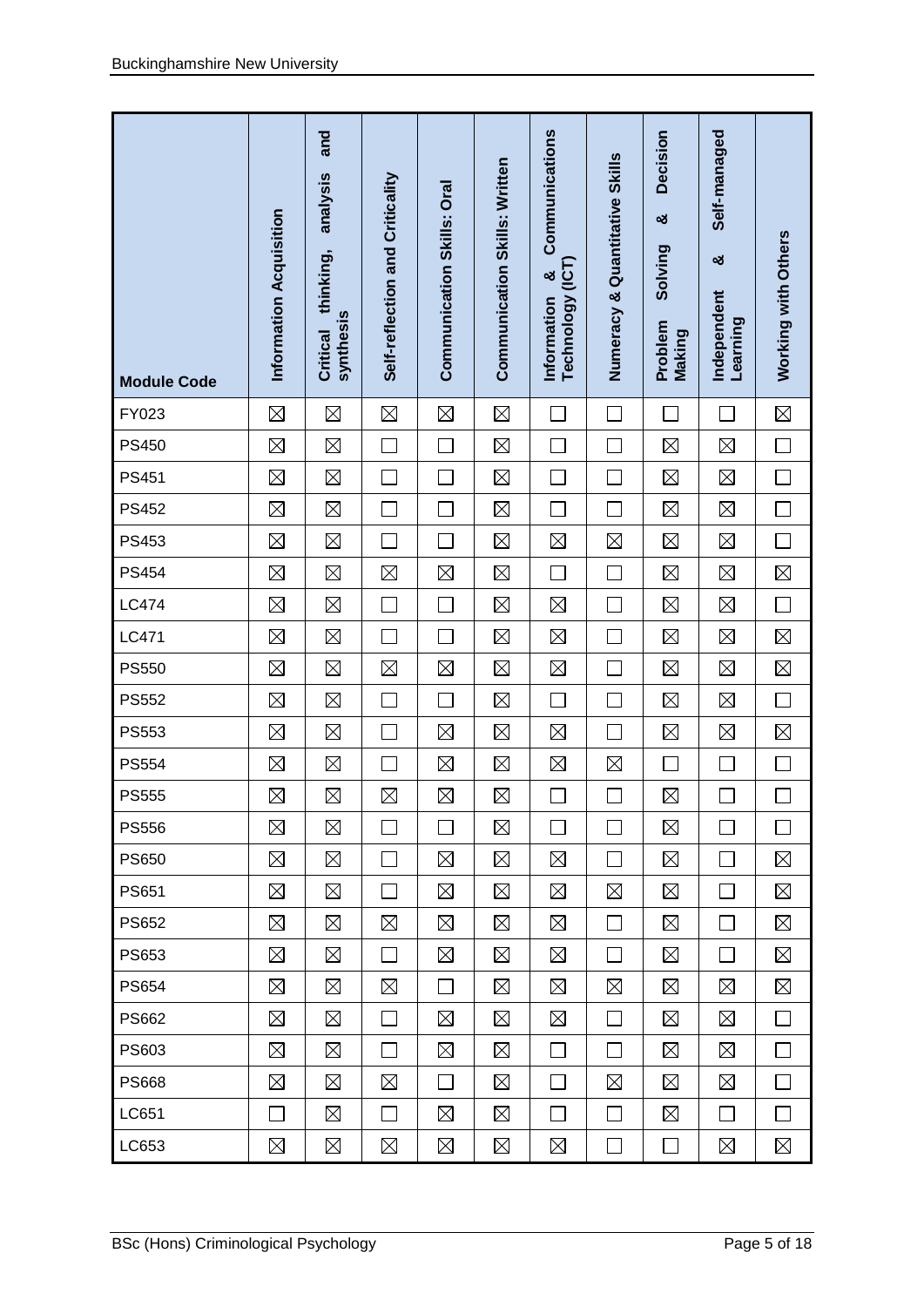| <b>Module Code</b> | Information Acquisition | and<br>analysis<br>thinking,<br><b>synthesis</b><br>Critical | Self-reflection and Criticality | <b>Oral</b><br>Skills:<br>Communication | Written<br>Skills:<br>Communication | Communications<br>(ICT)<br>ಯ<br><b>Technology</b><br>Information | <b>Skills</b><br>Quantitative<br>Numeracy & | Decision<br>ೲ<br>Solving<br>Problem<br>Making | Self-managed<br>ಯ<br>Independent<br>Learning | Working with Others |
|--------------------|-------------------------|--------------------------------------------------------------|---------------------------------|-----------------------------------------|-------------------------------------|------------------------------------------------------------------|---------------------------------------------|-----------------------------------------------|----------------------------------------------|---------------------|
| LC654              | $\boxtimes$             | $\boxtimes$                                                  | $\boxtimes$                     |                                         | $\boxtimes$                         | $\boxtimes$                                                      |                                             | $\boxtimes$                                   | $\boxtimes$                                  |                     |

## **Learning, Teaching and Assessment Methods to achieve the Programme Learning Outcomes**

At Level 4 teaching and learning methods are aimed at introducing students to the core areas of psychology within the British Psychological Society Curriculum and an introduction to criminology and providing them with a foundation of knowledge and skills to build upon in levels 5 and 6. At level 4 a number of different methods will be utilised, including lectures, classroom-based activities, independent learning methods and practical sessions, where applicable. Lectures enable dissemination of knowledge to large numbers of students. They typically provide structure to the topic area in order to facilitate understanding and inspire students to think critically about the issues. At this level seminars will provide a forum in which students can engage with the subject, clarify issues and begin to discuss the subject matter.

At Level 5 students are expected to acquire more in-depth knowledge and understanding of the subject. Knowledge will be disseminated through lectures, but at this level seminar sessions will be much more student-led, and students will be expected to prepare in advance for each seminar. Student-led seminars facilitate development of cooperative team-work between students and individual communication skills, both of which are highly sought-after transferable skills. External visits, e.g. to prisons and court, and external speakers will be used to provide students with direct experience of the subject area.

At Level 6 students will be encouraged to develop independent learning, analytical and critical evaluation skills and critical application of their knowledge, taking into account wider contexts. Student presentations at this level encourage students to critically examine the application of psychological theory to human behaviour. Students are encouraged to work as a group to coordinate presentations to a professional standard.

Students will engage in a variety of other activities, including analysis of key readings, exercises on systematic literature searching and summarising information from journal articles, group discussions, debates, videos and practical activities.

**Workshops** – laboratory and computing – Workshop activities particularly focus on the practical use of the statistics software package SPSS, which is used by social scientists for the analysis and presentation of quantitative data. In addition, students will be given the opportunity to use the observation laboratory and to engage in the measurement of psycho-physiological responses using Biopac©.

The University has a **Virtual Learning Environment** called '*Blackboard'*', which is a digitally based programme that offers an abundance of supportive features used by lecturers teaching on this programme. This is not offered as an alternative to classroom interaction between students and lecturers, rather it is seen as an additional resource in the forms of: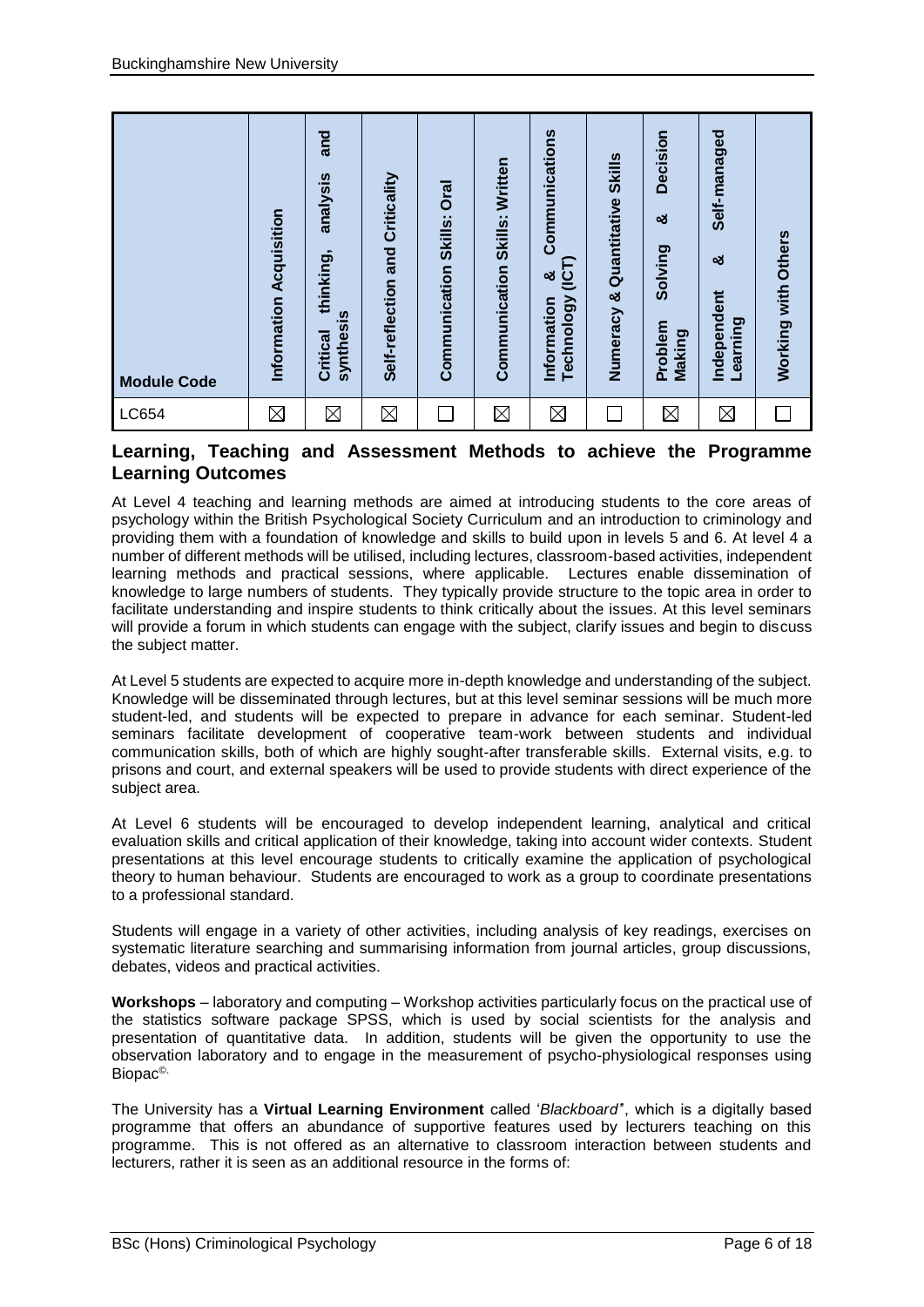- *Peer support* facilitated through the use of the discussion board facility
- *Self-assessment* quizzes
- *Notices* maintains communication between lecturer and students between teaching sessions.
- *Resources page* on-line links to good academic articles of relevance to the module
- *E-Journals* students registered on Blackboard have the ability to access full-text e-journals that the library subscribes to from anywhere that they have Internet access.
- *Course documents*  such as; lecture handouts, seminar activities, module guides, seminar readings, assessment guidelines, reading list etc.

A number of careers talks will be arranged for the students to attend outside of the normal timetabled hours. These will cover a range of opportunities for both voluntary work and/or full-time employment. Additionally, a number of speakers will be invited to discuss their engagement in professional courses such Forensic, Clinical and Counselling Psychology (e.g. MSc students, Forensic Psychologists in Training etc.).

## **Assessment methods**

Summative assessments are designed to test the achievement of the learning outcomes. Some modules include formative assessments. Whilst these do not give marks towards the final module grade, they offer students a valuable learning resource by way of feedback from the tutors, which can offer direction for improved performance on the summative assignments.

A range of summative assessment methods will be employed on this course, as follows:

- **Time-constrained assignment** will enable the students to demonstrate the breadth of knowledge gained on a module. It will familiarise the students with examination style questions with which they will be confronted, either in the same module or subsequent modules.
- **Poster presentation** will enable the students to demonstrate the skills to present a complex piece of research in a brief, concise and visual format. Students may be required to work independently or in groups to coordinate a presentation to a professional standard.
- **Oral Presentations** will permit students to demonstrate their knowledge through effective communication skills, and to demonstrate sensitivity to contextual and interpersonal factors.
- **Seminar presentations** will enable students to demonstrate depth of knowledge, to demonstrate communication skills, both written and oral, to demonstrate their ability to work as a team, and to demonstrate sensitivity to contextual and interpersonal factors.
- **Examinations** will allow the students to demonstrate their ability to synthesise a plethora of theoretical, empirical and applied literature in their examination answers. It will examine their capacity for independent thought, and ability to analyse and evaluate the information they are presenting in an original manner. Most examinations are unseen; however, some modules utilise a 'seen' examination, where the questions are released to the students two weeks prior to the examination date. These foster a higher level of analysis and evaluation than is possible in an unseen situation.
- **Essay** will provide the opportunity for students to demonstrate in-depth understanding of a particular aspect of their learning. It will encourage them to engage in conducting a systematic literature review and provide the opportunity for them to demonstrate their capacity to critically analyse, synthesis and evaluate the principles, processes and debates inherent in the material, and to present a rational, coherent, information-based argument.
- **Laboratory / Research Reports** will be required in some modules. It will enable students to demonstrate their ability to: define a research problem, critically review relevant academic literature, formulate relevant hypotheses, operationalise variables and design a study, analyse and interpret the forthcoming data, to discuss the findings in relation to the literature, evaluate the contribution of the study to the knowledge area, and write the report in a formal scientific style.
- **Empirical Dissertation** represents a major piece of independent research activity chosen by the student and undertaken in their third year. This will be undertaken with support from an academic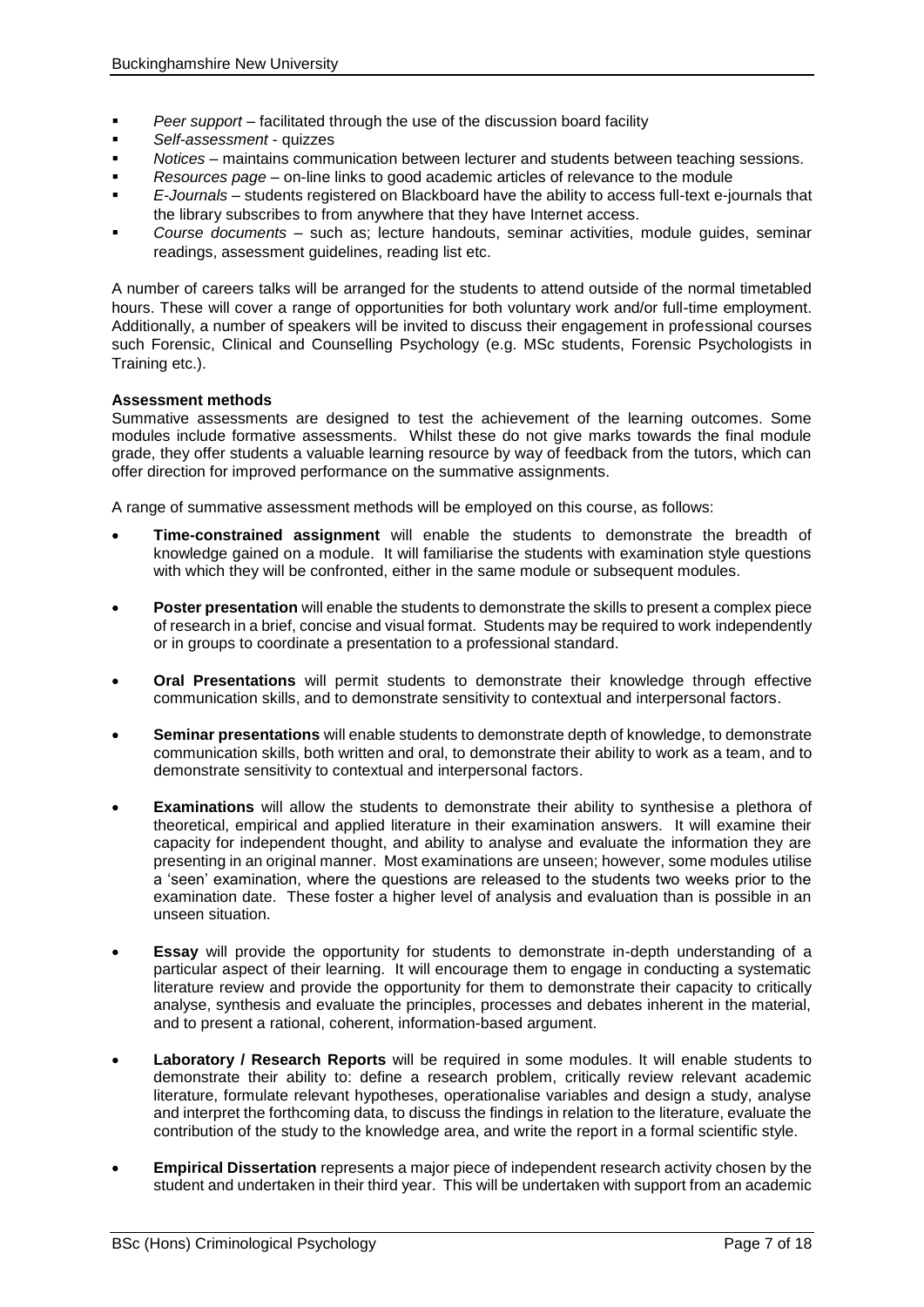supervisor and with regular meetings throughout the aqcademic year. This work will have the structure commonly found in research reports and journal articles, and may potentially be publishable.

During the Foundation Year, students will be exposed to a variety of summative and formative assessments whilst developing the academic skills to be a successful student at university; course content and Learning Outcomes strongly relate to students developing their knowledge and understanding of the subjects being studied and assessed.

## **Work-Based / Placement Learning**

There is no work based/ placement learning for this award. Volunteering opportunities occur frequently in organisations working in the discipline of this field of study which provide students with opportunities to gain direct experience. The team has built strong links with various local organisations that frequently provide opportunities to work with ex-offenders and victims of crime.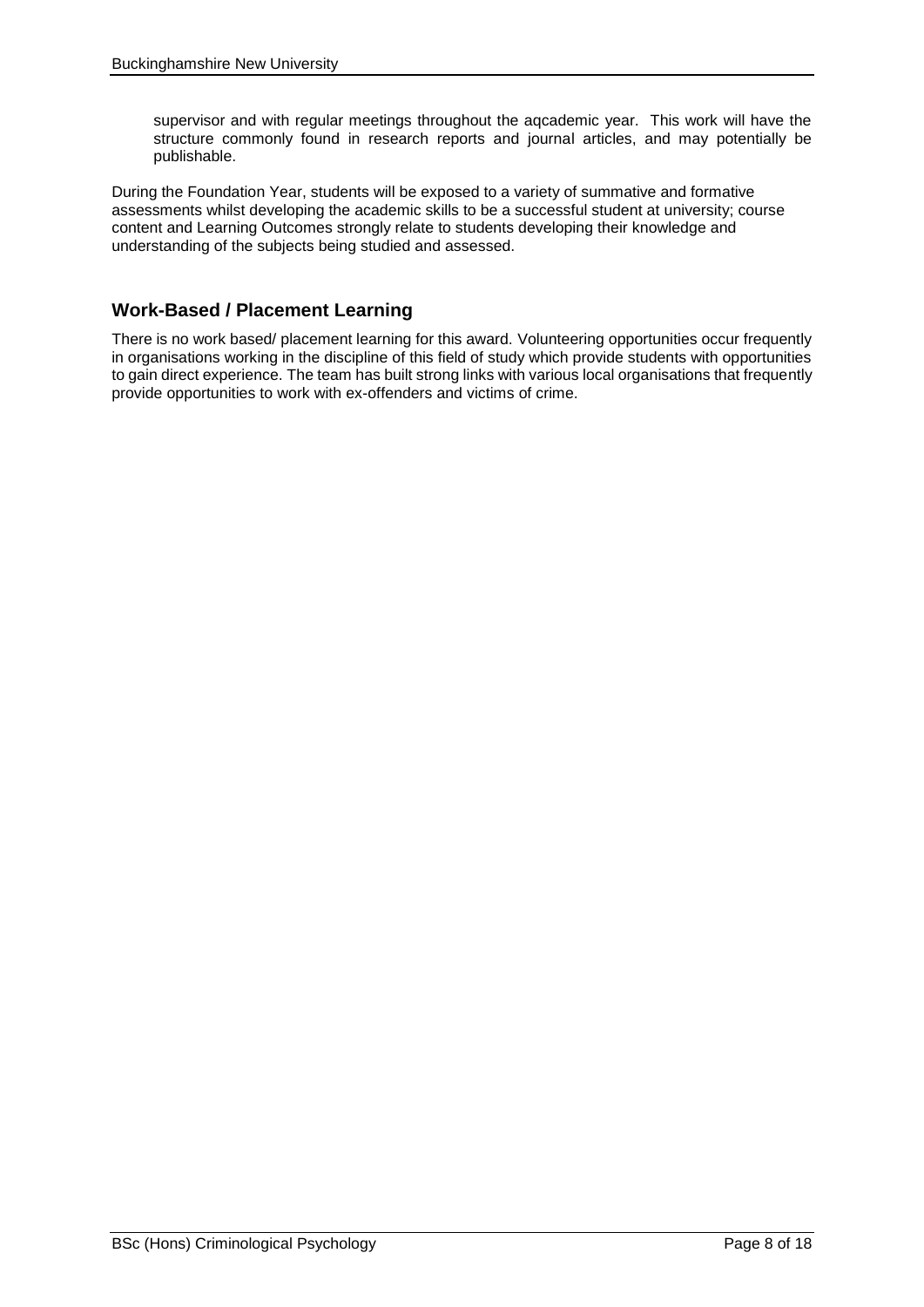# **SECTION C: PROGRAMME STRUCTURE(S) AND MATRIX MAPPING Table 2: Programme Structure Table**

| <b>Course Title</b>  |                           |                                          | BSc (Hons) Criminological Psychology |                |                     |                                          |                     |                |                   |             |                 |
|----------------------|---------------------------|------------------------------------------|--------------------------------------|----------------|---------------------|------------------------------------------|---------------------|----------------|-------------------|-------------|-----------------|
| <b>Course Code</b>   |                           | BH1CMP1                                  |                                      |                |                     |                                          |                     |                |                   |             |                 |
| <b>Mode of Study</b> |                           | Full time Attendance                     |                                      |                |                     |                                          |                     |                |                   |             |                 |
| <b>Credit Value</b>  |                           | <b>UK3</b>                               | 360                                  |                |                     | <b>ECTS</b>                              |                     |                | 180               |             |                 |
|                      |                           |                                          |                                      |                |                     |                                          |                     | <b>Regime</b>  | <b>Assessment</b> |             |                 |
| <b>Module Code</b>   | <b>Module Title</b>       |                                          |                                      | QCF/FHEQ Level | Course Stage / Year | ([C]ore / [O]ptional)<br>Status in Award | <b>Credit Value</b> | Written Exam % | Coursework %      | Practical % | Semester Taught |
| Level 4              |                           |                                          |                                      |                |                     |                                          |                     |                |                   |             |                 |
| <b>PS450</b>         | Psychology                | Intro to Developmental and Social        |                                      | $\overline{4}$ | 1                   | $\mathsf{C}$                             | 15                  |                | 100               |             | 1               |
| <b>PS451</b>         | Cognitive Psychology      | Intro to Biological Psychology and       |                                      | 4              | 1                   | C                                        | 15                  | 100            |                   |             | $\overline{2}$  |
| <b>PS452</b>         | Psychology                | Intro to Personality and Applying        |                                      | 4              | 1                   | C                                        | 15                  |                | 100               |             | $\overline{2}$  |
| PS453                |                           | Psychological Research Methods           |                                      | 4              | 1                   | C                                        | 30                  | 70             | 30                |             | <b>Both</b>     |
| <b>PS454</b>         |                           | Intro to Cross-Disciplinary Psychology   |                                      | 4              | 1                   | $\mathsf{C}$                             | 15                  | 50             | 50                |             | 1               |
| <b>LC474</b>         | Concept of Crime          | Introduction to Criminology: The         |                                      | 4              | 1                   | C                                        | 15                  |                | 100               |             | 1               |
| <b>LC471</b>         | of Punishment             | Introduction to Criminology: The History |                                      | $\overline{4}$ | 1                   | C                                        | 15                  |                |                   | 100         | $\overline{c}$  |
| Level 5              |                           |                                          |                                      |                |                     |                                          |                     |                |                   |             |                 |
| <b>PS550</b>         | <b>Criminal Behaviour</b> | Psychological Perspectives on            |                                      | 5              | $\overline{2}$      | C                                        | 30                  | 30             | 40                | 30          | <b>Both</b>     |
| <b>PS552</b>         |                           | Developmental Psychology                 |                                      | 5              | $\overline{2}$      | $\mathsf C$                              | 15                  |                | 50                | 50          | $\overline{2}$  |
| <b>PS553</b>         | Biopsychology             |                                          |                                      | 5              | $\overline{2}$      | $\mathsf{C}$                             | 15                  | 50             |                   | 50          | 1/2             |
| PS554                | Psychology                | Quantitative Research Methods in         |                                      | 5              | $\overline{2}$      | $\mathsf{C}$                             | 30                  | 25             | 50                | 25          | <b>Both</b>     |
| <b>PS555</b>         | Psychology                | Qualitative Research Methods in          |                                      | 5              | $\overline{2}$      | $\mathsf{C}$                             | 15                  |                | 100               |             | $\mathbf{1}$    |
| <b>PS556</b>         |                           | Cognitive Processes in Psychology        |                                      | 5              | $\overline{2}$      | $\mathbf C$                              | 15                  | 100            |                   |             | 1/2             |
| Level 6              |                           |                                          |                                      |                |                     |                                          |                     |                |                   |             |                 |
| <b>PS654</b>         |                           | <b>Empirical Dissertation</b>            |                                      | 6              | 3                   | $\mathbf C$                              | 30                  |                | 100               |             | <b>Both</b>     |
| PS603                |                           | <b>Critical Social Psychology</b>        |                                      | 6              | 3                   | $\mathsf{C}$                             | 15                  | 60             |                   | 40          | $\mathbf{1}$    |
| PS662                | Psychology                | Historical and Conceptual issues in      |                                      | 6              | 3                   | C                                        | 15                  |                | 60                | 40          | $\overline{c}$  |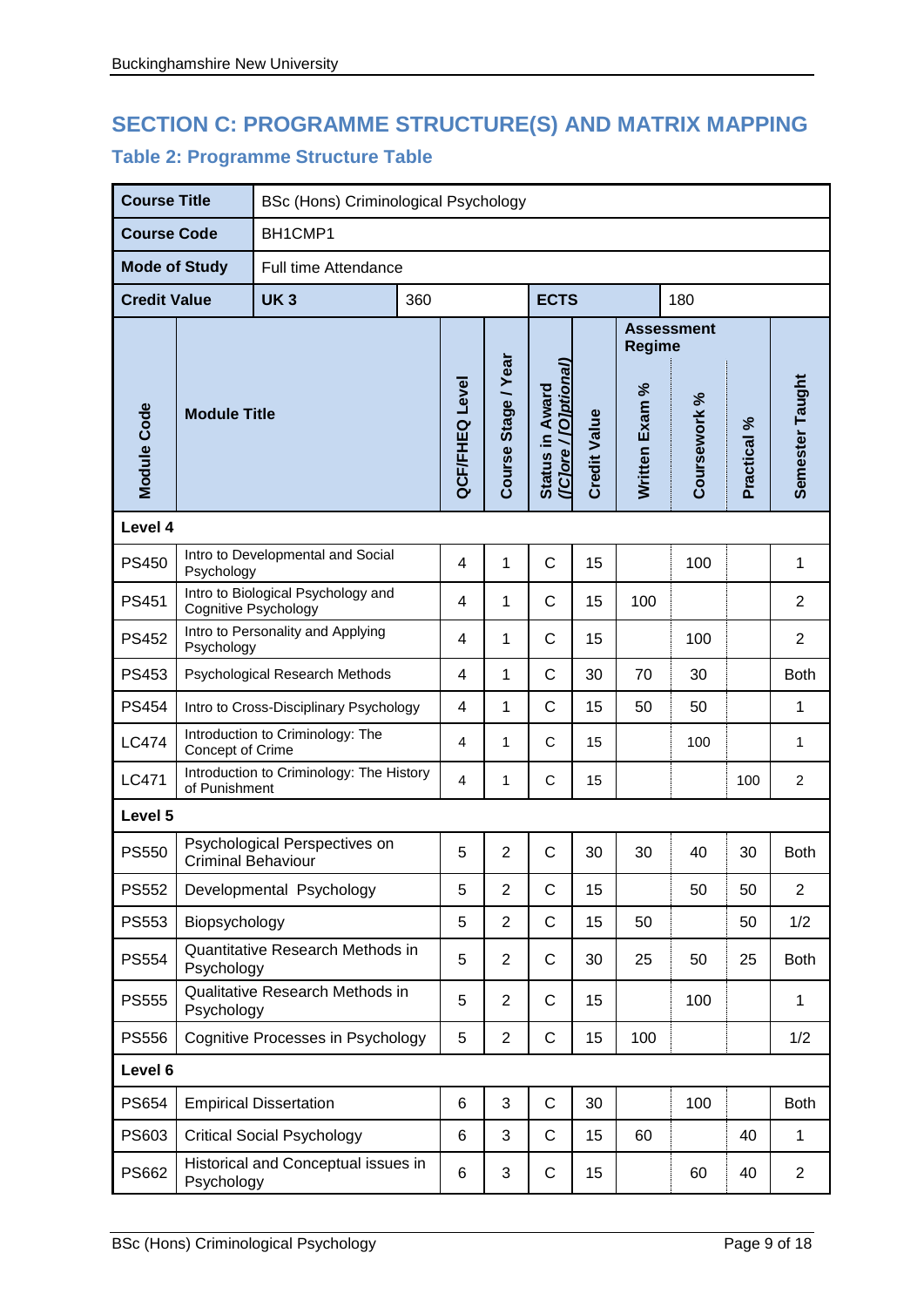| <b>Course Title</b>  |                     | <b>BSc (Hons) Criminological Psychology</b>                        |     |                       |                     |                                         |                     |                |                   |             |                 |
|----------------------|---------------------|--------------------------------------------------------------------|-----|-----------------------|---------------------|-----------------------------------------|---------------------|----------------|-------------------|-------------|-----------------|
| <b>Course Code</b>   |                     | BH1CMP1                                                            |     |                       |                     |                                         |                     |                |                   |             |                 |
| <b>Mode of Study</b> |                     | Full time Attendance                                               |     |                       |                     |                                         |                     |                |                   |             |                 |
| <b>Credit Value</b>  |                     | <b>UK3</b>                                                         | 360 |                       |                     | <b>ECTS</b>                             |                     |                | 180               |             |                 |
|                      |                     |                                                                    |     |                       |                     |                                         |                     | <b>Regime</b>  | <b>Assessment</b> |             |                 |
| <b>Module Code</b>   | <b>Module Title</b> |                                                                    |     | <b>QCF/FHEQ Level</b> | Course Stage / Year | (Clore / [Olptional]<br>Status in Award | <b>Credit Value</b> | Written Exam % | Coursework %      | Practical % | Semester Taught |
| <b>PS668</b>         | <b>Differences</b>  | Issues in Personality and Individual                               |     | 6                     | 3                   | C                                       | 15                  | 50             | 50                |             | 1               |
|                      |                     | Optional Modules: 1 from semester 1 AND 2 from semester 2          |     |                       |                     |                                         |                     |                |                   |             |                 |
| <b>PS650</b>         | Framework           | Police Psychology and Legal                                        |     | 6                     | 3                   | $\circ$                                 | 15                  | 50             |                   | 50          | 1               |
| <b>PS651</b>         | Psychology          | Investigative and Forensic                                         |     | 6                     | 3                   | O                                       | 15                  |                | 50                | 50          | $\overline{2}$  |
| <b>PS652</b>         | Victimology         |                                                                    |     | 6                     | 3                   | O                                       | 15                  | 50             | 25                | 25          | 1               |
| PS653                |                     | Interpersonal Violence                                             |     | 6                     | 3                   | $\circ$                                 | 15                  |                | 60                | 40          | $\overline{2}$  |
| LC654                |                     | Disability, Mental Health in the<br><b>Criminal Justice System</b> |     | 6                     | 3                   | O                                       | 15                  |                |                   | 100         | $\overline{2}$  |
| LC651                |                     | Communication, Interaction & the<br><b>Criminal Justice System</b> |     | 6                     | 3                   | O                                       | 15                  |                | 100               |             | 1               |
| LC653                |                     | Radicalisation & Terrorism                                         |     | 6                     | 3                   | O                                       | 15                  |                | 100               |             | 1               |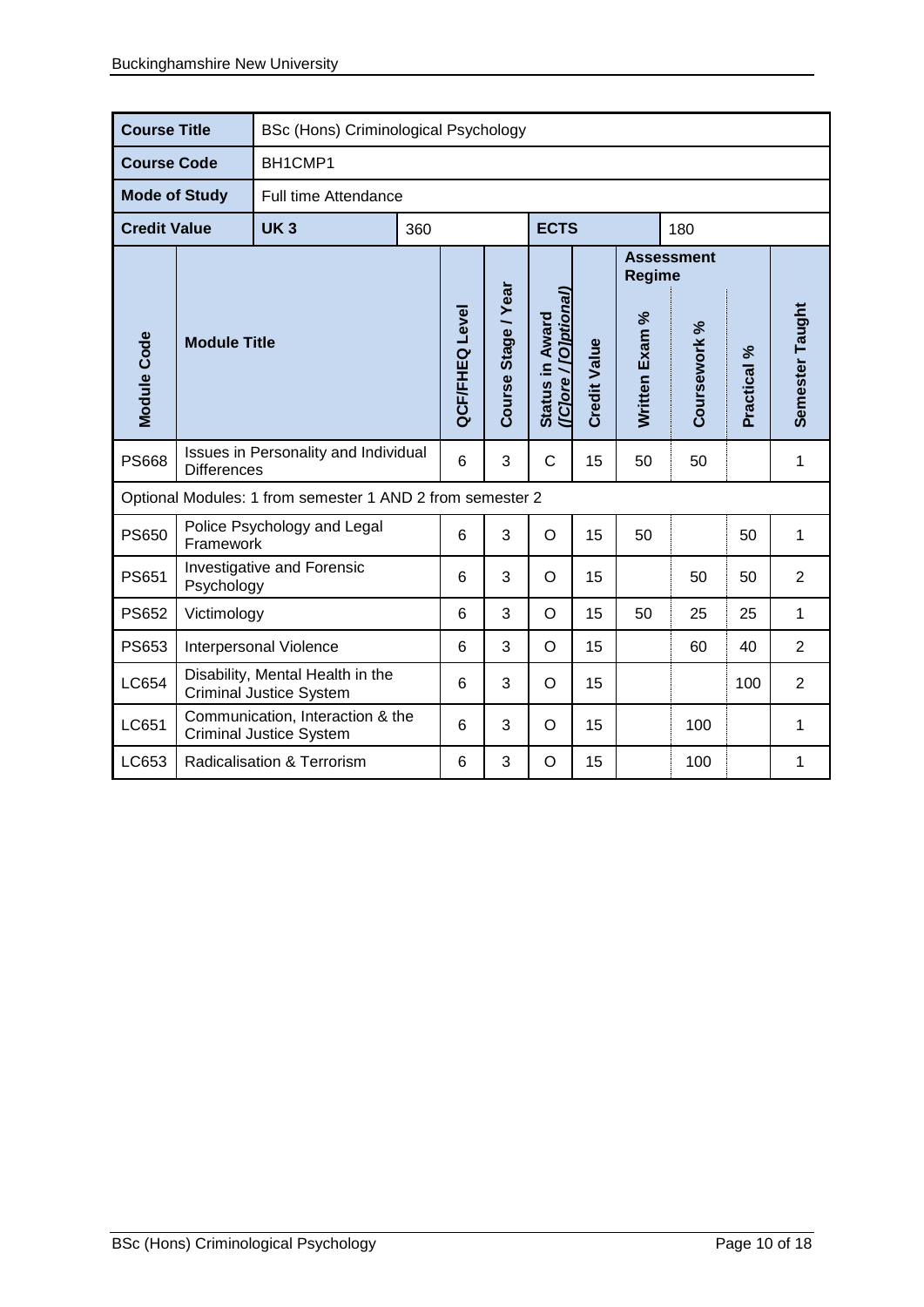| <b>Course Title</b>  |                                                            |                                                                   | BSc (Hons) Criminological Psychology |     |                       |                     |                                          |                     |                |                   |             |                 |
|----------------------|------------------------------------------------------------|-------------------------------------------------------------------|--------------------------------------|-----|-----------------------|---------------------|------------------------------------------|---------------------|----------------|-------------------|-------------|-----------------|
| <b>Course Code</b>   |                                                            | BH1CMP2                                                           |                                      |     |                       |                     |                                          |                     |                |                   |             |                 |
| <b>Mode of Study</b> |                                                            | Part time Attendance                                              |                                      |     |                       |                     |                                          |                     |                |                   |             |                 |
| <b>Credit Value</b>  |                                                            | UK <sub>3</sub>                                                   |                                      | 360 |                       |                     | <b>ECTS</b>                              |                     |                | 180               |             |                 |
|                      |                                                            |                                                                   |                                      |     |                       |                     |                                          |                     | <b>Regime</b>  | <b>Assessment</b> |             |                 |
| Module Code          | <b>Module Title</b>                                        |                                                                   |                                      |     | <b>QCF/FHEQ Level</b> | Course Stage / Year | ([C]ore / [O]ptional]<br>Status in Award | <b>Credit Value</b> | Written Exam % | Coursework %      | Practical % | Semester Taught |
|                      | Level 4 - Year 1                                           |                                                                   |                                      |     |                       |                     |                                          |                     |                |                   |             |                 |
| <b>LC474</b>         | Concept of Crime                                           | Introduction to Criminology: The                                  |                                      |     | 4                     | $\mathbf{1}$        | C                                        | 15                  |                | 100               |             | $\mathbf{1}$    |
| <b>LC471</b>         |                                                            | Introduction to Criminology: The<br><b>History of Punishment</b>  |                                      |     | 4                     | 1                   | C                                        | 15                  |                |                   | 100         | $\overline{2}$  |
| <b>PS450</b>         |                                                            | Intro to Developmental and Social<br>Psychology                   |                                      |     |                       | 1                   | C                                        | 15                  |                | 100               |             | 1               |
| PS451                |                                                            | Intro to Biological Psychology and<br><b>Cognitive Psychology</b> |                                      |     |                       | 1                   | C                                        | 15                  | 100            |                   |             | $\overline{2}$  |
|                      | Level 4 - Year 2                                           |                                                                   |                                      |     |                       |                     |                                          |                     |                |                   |             |                 |
| <b>PS452</b>         | Psychology                                                 | Intro to Personality and Applying                                 |                                      |     | 4                     | $\overline{2}$      | $\mathsf C$                              | 15                  |                | 100               |             | $\overline{2}$  |
| PS453                |                                                            | Psychological Research Methods                                    |                                      |     | 4                     | $\overline{2}$      | C                                        | 30                  | 70             | 30                |             | <b>Both</b>     |
| <b>PS454</b>         | Psychology                                                 | Intro to Cross-Disciplinary                                       |                                      |     | 4                     | $\overline{2}$      | C                                        | 15                  | 50             | 50                |             | 1               |
|                      | Level 5 - Year 3                                           |                                                                   |                                      |     |                       |                     |                                          |                     |                |                   |             |                 |
| <b>PS550</b>         | <b>Criminal Behaviour</b>                                  | Psychological Perspectives on                                     |                                      |     | 5                     | 3                   | C                                        | 30                  | 30             | 40                | 30          | <b>Both</b>     |
| <b>PS554</b>         | Psychology                                                 | Quantitative Research Methods in                                  |                                      |     | 5                     | 3                   | C                                        | 30                  | 25             | 50                | 25          | <b>Both</b>     |
|                      | Level 5 - Year 4                                           |                                                                   |                                      |     |                       |                     |                                          |                     |                |                   |             |                 |
| <b>PS553</b>         |                                                            | Developmental Psychology                                          |                                      |     | 5                     | 4                   | C                                        | 15                  |                | 50                | 50          | $\overline{2}$  |
| <b>PS552</b>         | Biopsychology                                              |                                                                   |                                      |     | 5                     | 4                   | C                                        | 15                  | 50             |                   | 50          | 1/2             |
| <b>PS555</b>         | Psychology                                                 | Qualitative Research Methods in                                   |                                      |     | 5                     | 4                   | C                                        | 15                  |                | 100               |             | $\mathbf{1}$    |
| <b>PS556</b>         |                                                            | Cognitive Processes in Psychology                                 |                                      |     | 5                     | 4                   | C                                        | 15                  | 100            |                   |             | 1/2             |
|                      | Level 6 - Year 5                                           |                                                                   |                                      |     |                       |                     |                                          |                     |                |                   |             |                 |
| PS662                | Psychology                                                 | Historical and Conceptual issues in                               |                                      |     | 6                     | 5                   | $\mathsf C$                              | 15                  |                | 60                | 40          | $\overline{2}$  |
| <b>PS668</b>         | Issues in Personality and Individual<br><b>Differences</b> |                                                                   |                                      |     | 6                     | 5                   | C                                        | 15                  | 50             | 50                |             | 1               |
|                      | Optional Modules: 1 from semester 1 AND 1 from semester 2  |                                                                   |                                      |     |                       |                     |                                          |                     |                |                   |             |                 |
| <b>PS650</b>         | Framework                                                  | Police Psychology and Legal                                       |                                      |     |                       | 5                   | O                                        | 15                  | 50             |                   | 50          | $\mathbf 1$     |
| PS651                | Psychology                                                 | Investigative and Forensic                                        |                                      |     | 6                     | 5                   | O                                        | 15                  |                | 50                | 50          | $\overline{2}$  |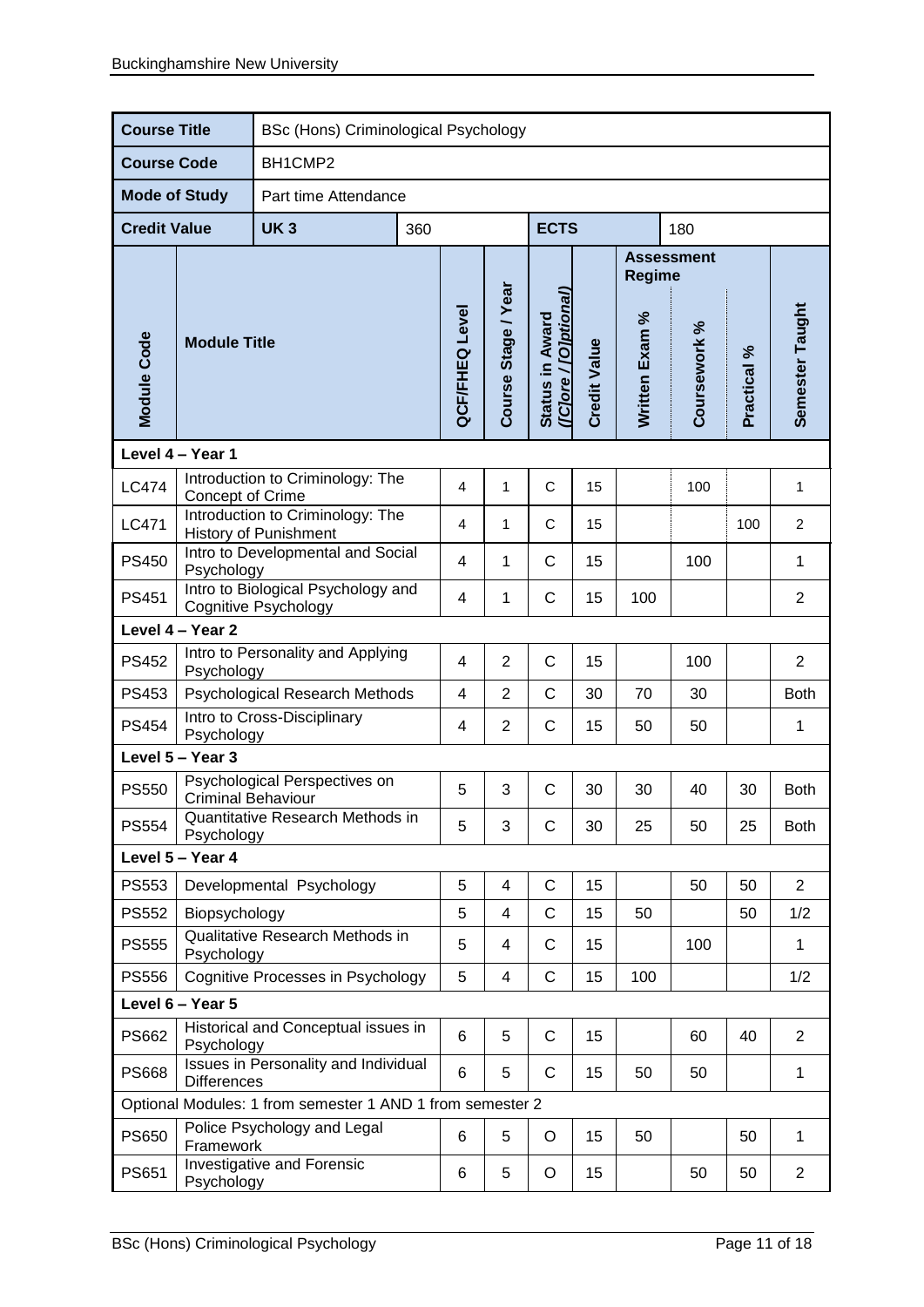| <b>Course Title</b>  |                     | BSc (Hons) Criminological Psychology                               |     |                       |                     |                                          |                     |                |                   |             |                 |
|----------------------|---------------------|--------------------------------------------------------------------|-----|-----------------------|---------------------|------------------------------------------|---------------------|----------------|-------------------|-------------|-----------------|
| <b>Course Code</b>   |                     | BH1CMP2                                                            |     |                       |                     |                                          |                     |                |                   |             |                 |
| <b>Mode of Study</b> |                     | Part time Attendance                                               |     |                       |                     |                                          |                     |                |                   |             |                 |
| <b>Credit Value</b>  |                     | <b>UK3</b>                                                         | 360 |                       |                     | <b>ECTS</b>                              |                     |                | 180               |             |                 |
|                      |                     |                                                                    |     |                       |                     |                                          |                     | <b>Regime</b>  | <b>Assessment</b> |             |                 |
| Module Code          | <b>Module Title</b> |                                                                    |     | <b>QCF/FHEQ Level</b> | Course Stage / Year | (ICJore / [O]ptional]<br>Status in Award | <b>Credit Value</b> | Written Exam % | Coursework %      | Practical % | Semester Taught |
| <b>PS652</b>         | Victimology         |                                                                    |     | 6                     | 5                   | $\circ$                                  | 15                  | 50             | 25                | 25          | $\mathbf{1}$    |
| PS653                |                     | Interpersonal Violence                                             |     | 6                     | 5                   | $\circ$                                  | 15                  |                | 60                | 40          | $\overline{2}$  |
| LC654                |                     | Disability, Mental Health in the<br><b>Criminal Justice System</b> |     | 6                     | 5                   | $\circ$                                  | 15                  |                |                   | 100         | $\overline{2}$  |
| LC651                |                     | Communication, Interaction & the<br><b>Criminal Justice System</b> |     | 6                     | 5                   | $\circ$                                  | 15                  |                | 100               |             | $\mathbf{1}$    |
| LC653                |                     | Radicalisation & Terrorism                                         |     | 6                     | 5                   | $\circ$                                  | 15                  |                | 100               |             | 1               |
|                      | Level 6-Year 6      |                                                                    |     |                       |                     |                                          |                     |                |                   |             |                 |
| <b>PS654</b>         |                     | <b>Empirical Dissertation</b>                                      |     | 6                     | 6                   | $\mathsf{C}$                             | 30                  |                | 100               |             | <b>Both</b>     |
| PS603                |                     | <b>Critical Social Psychology</b>                                  |     | 6                     | 6                   | $\mathsf C$                              | 15                  | 60             |                   | 40          | 1               |
|                      |                     | Optional Modules: 1 from semester 2                                |     |                       |                     |                                          |                     |                |                   |             |                 |
| PS651                | Psychology          | Investigative and Forensic                                         |     | 6                     | 6                   | $\circ$                                  | 15                  |                | 50                | 50          | $\overline{2}$  |
| PS653                |                     | Interpersonal Violence                                             |     | 6                     | 6                   | $\circ$                                  | 15                  |                | 60                | 40          | $\overline{2}$  |
| LC654                |                     | Disability, Mental Health in the<br><b>Criminal Justice System</b> |     |                       | 6                   | $\circ$                                  | 15                  |                |                   | 100         | $\overline{2}$  |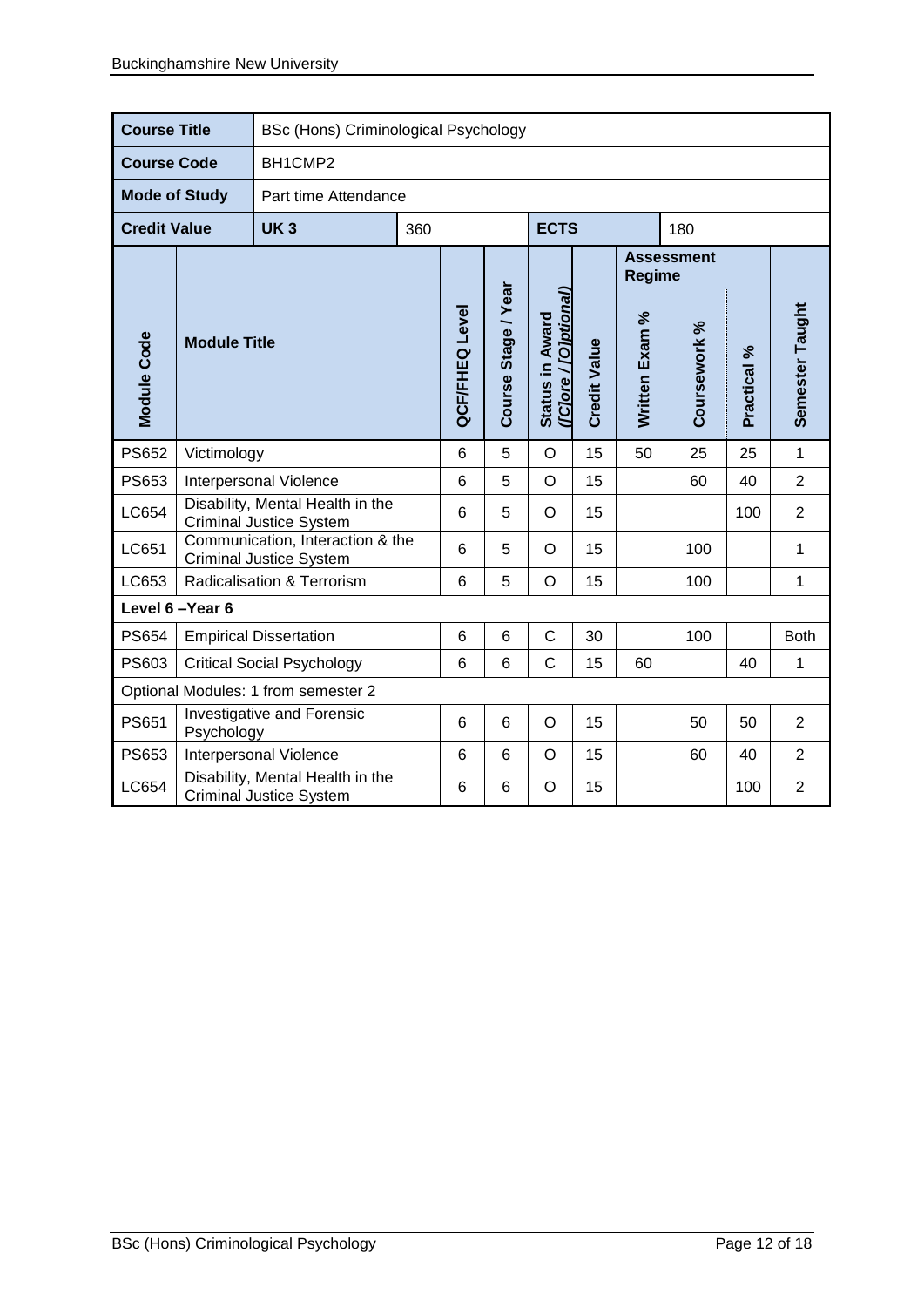| <b>Course Title</b>  |                                               |                                                                   | BSc (Hons) Criminological Psychology with Foundation Year |     |                       |                     |                                          |                     |                |                   |             |                 |
|----------------------|-----------------------------------------------|-------------------------------------------------------------------|-----------------------------------------------------------|-----|-----------------------|---------------------|------------------------------------------|---------------------|----------------|-------------------|-------------|-----------------|
| <b>Course Code</b>   |                                               | BH1CMP4                                                           |                                                           |     |                       |                     |                                          |                     |                |                   |             |                 |
| <b>Mode of Study</b> |                                               | Full time Attendance                                              |                                                           |     |                       |                     |                                          |                     |                |                   |             |                 |
| <b>Credit Value</b>  |                                               | <b>UK3</b>                                                        |                                                           | 360 |                       |                     | <b>ECTS</b>                              |                     |                | 180               |             |                 |
|                      |                                               |                                                                   |                                                           |     |                       |                     |                                          |                     | <b>Regime</b>  | <b>Assessment</b> |             |                 |
| Module Code          | <b>Module Title</b>                           |                                                                   |                                                           |     | <b>QCF/FHEQ Level</b> | Course Stage / Year | (ICJore / [O]ptional)<br>Status in Award | <b>Credit Value</b> | Written Exam % | Coursework %      | Practical % | Semester Taught |
|                      | <b>Foundation Year</b>                        |                                                                   |                                                           |     |                       |                     |                                          |                     |                |                   |             |                 |
| FY026                | and Creativity                                | Preparing for Success Knowledge                                   |                                                           |     | $\mathbf 0$           | 1                   | $\mathsf C$                              | n/a                 |                | 100               |             | 1/2             |
| FY027                |                                               | Preparing for Success Self-<br>development and Responsibility     |                                                           |     | 0                     | 1                   | $\mathsf C$                              | n/a                 |                | 60                | 40          | 1/2             |
| FY028                | <b>Inquiry Based Learning</b>                 |                                                                   |                                                           |     | $\mathbf 0$           | 1                   | $\mathsf C$                              | n/a                 |                | 100               |             | 1/2             |
| FY023                |                                               | $\mathsf C$<br>1<br>Foundations of Psychology<br>0                |                                                           |     |                       |                     |                                          | n/a                 |                | 100               |             | 1               |
| Level 4              |                                               |                                                                   |                                                           |     |                       |                     |                                          |                     |                |                   |             |                 |
| <b>PS450</b>         | Psychology                                    | Intro to Developmental and Social                                 |                                                           |     | $\overline{4}$        | $\overline{2}$      | $\mathsf C$                              | 15                  |                | 100               |             | 1               |
| <b>PS451</b>         |                                               | Intro to Biological Psychology and<br><b>Cognitive Psychology</b> |                                                           |     | 4                     | $\overline{2}$      | $\mathsf{C}$                             | 15                  | 100            |                   |             | $\overline{2}$  |
| <b>PS452</b>         | Psychology                                    | Intro to Personality and Applying                                 |                                                           |     | 4                     | $\overline{2}$      | C                                        | 15                  |                | 100               |             | $\overline{2}$  |
| PS453                |                                               | <b>Psychological Research Methods</b>                             |                                                           |     | 4                     | $\overline{2}$      | C                                        | 30                  | 70             | 30                |             | <b>Both</b>     |
| <b>PS454</b>         | Psychology                                    | Intro to Cross-Disciplinary                                       |                                                           |     | 4                     | $\overline{2}$      | C                                        | 15                  | 50             | 50                |             | 1               |
| <b>LC474</b>         | Concept of Crime                              | Introduction to Criminology: The                                  |                                                           |     | 4                     | $\overline{2}$      | C                                        | 15                  |                | 100               |             | 1               |
| LC471                |                                               | Introduction to Criminology: The<br><b>History of Punishment</b>  |                                                           |     | 4                     | $\overline{2}$      | $\mathsf C$                              | 15                  |                |                   | 100         | $\overline{2}$  |
| Level 5              |                                               |                                                                   |                                                           |     |                       |                     |                                          |                     |                |                   |             |                 |
| <b>PS550</b>         | <b>Criminal Behaviour</b>                     | Psychological Perspectives on                                     |                                                           |     | 5                     | 3                   | $\mathsf C$                              | 30                  | 30             | 40                | 30          | <b>Both</b>     |
| <b>PS552</b>         |                                               | Developmental Psychology                                          |                                                           |     | 5                     | 3                   | $\mathsf C$                              | 15                  |                | 50                | 50          | $\overline{2}$  |
| <b>PS553</b>         | Biopsychology                                 |                                                                   |                                                           |     | 5                     | 3                   | $\mathsf C$                              | 15                  | 50             |                   | 50          | 1/2             |
| PS554                | Psychology                                    | Quantitative Research Methods in                                  |                                                           |     | 5                     | 3                   | C                                        | 30                  | 25             | 50                | 25          | <b>Both</b>     |
| <b>PS555</b>         | Qualitative Research Methods in<br>Psychology |                                                                   |                                                           |     | 5                     | 3                   | $\mathsf C$                              | 15                  |                | 100               |             | 1               |
| <b>PS556</b>         |                                               | Cognitive Processes in Psychology                                 |                                                           |     | 5                     | 3                   | C                                        | 15                  | 100            |                   |             | 1/2             |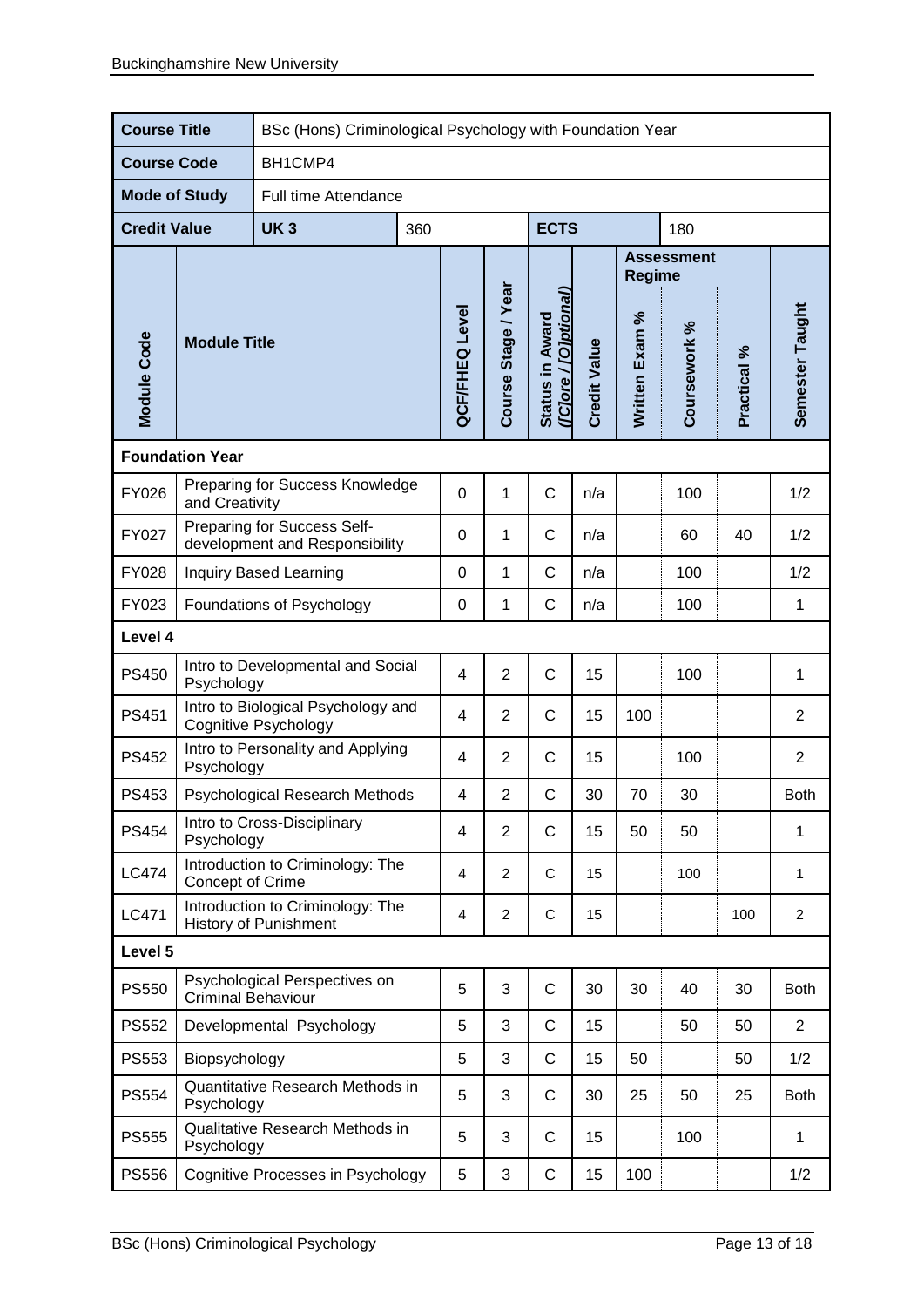| <b>Course Title</b>  |                     | BSc (Hons) Criminological Psychology with Foundation Year          |     |                 |                     |                                          |                     |                |                   |             |                 |
|----------------------|---------------------|--------------------------------------------------------------------|-----|-----------------|---------------------|------------------------------------------|---------------------|----------------|-------------------|-------------|-----------------|
| <b>Course Code</b>   |                     | BH1CMP4                                                            |     |                 |                     |                                          |                     |                |                   |             |                 |
| <b>Mode of Study</b> |                     | <b>Full time Attendance</b>                                        |     |                 |                     |                                          |                     |                |                   |             |                 |
| <b>Credit Value</b>  |                     | <b>UK3</b>                                                         | 360 |                 |                     | <b>ECTS</b>                              |                     |                | 180               |             |                 |
|                      |                     |                                                                    |     |                 |                     |                                          |                     | <b>Regime</b>  | <b>Assessment</b> |             |                 |
| <b>Module Code</b>   | <b>Module Title</b> |                                                                    |     | QCF/FHEQ Level  | Course Stage / Year | (ICJore / [O]ptional)<br>Status in Award | <b>Credit Value</b> | Written Exam % | Coursework %      | Practical % | Semester Taught |
| Level 6              |                     |                                                                    |     |                 |                     |                                          |                     |                |                   |             |                 |
| PS654                |                     | <b>Empirical Dissertation</b>                                      |     | 6               | 4                   | $\mathsf{C}$                             | 30                  |                | 100               |             | <b>Both</b>     |
| PS603                |                     | <b>Critical Social Psychology</b>                                  |     | 6               | 4                   | $\mathsf C$                              | 15                  | 60             |                   | 40          | 1               |
| <b>PS662</b>         | Psychology          | Historical and Conceptual issues in                                |     | 6               | 4                   | $\mathsf{C}$                             | 15                  |                | 60                | 40          | $\overline{2}$  |
| <b>PS668</b>         | <b>Differences</b>  | Issues in Personality and Individual                               |     | 6               | 4                   | $\mathsf C$                              | 15                  | 50             | 50                |             | 1               |
|                      |                     | Optional Modules: 1 from semester 1 AND 2 from semester 2          |     |                 |                     |                                          |                     |                |                   |             |                 |
| <b>PS650</b>         | Framework           | Police Psychology and Legal                                        |     | 6               | $\overline{4}$      | $\circ$                                  | 15                  | 50             |                   | 50          | 1               |
| PS651                | Psychology          | Investigative and Forensic                                         |     | 6               | 4                   | O                                        | 15                  |                | 50                | 50          | $\overline{2}$  |
| <b>PS652</b>         | Victimology         |                                                                    |     | 6               | 4                   | $\circ$                                  | 15                  | 50             | 25                | 25          | $\mathbf{1}$    |
| PS653                |                     | Interpersonal Violence                                             |     | $6\phantom{1}6$ | 4                   | $\circ$                                  | 15                  |                | 60                | 40          | $\overline{2}$  |
| LC654                |                     | Disability, Mental Health in the<br><b>Criminal Justice System</b> |     | 6               | 4                   | O                                        | 15                  |                |                   | 100         | $\overline{2}$  |
| LC651                |                     | Communication, Interaction & the<br><b>Criminal Justice System</b> |     | 6               | 4                   | O                                        | 15                  |                | 100               |             | 1               |
| LC653                |                     | Radicalisation & Terrorism                                         |     | 6               | 4                   | $\mathsf O$                              | 15                  |                | 100               |             | 1               |

# **Table 3: Mapping of Programme Outcomes to Modules**

| Programme<br><b>Outcome</b>    | Level 4<br>(Code) | Level 5<br>(Code) | Level 6<br>(Code) | Level <sub>7</sub><br>(Code) | Level 8<br>(Code) |
|--------------------------------|-------------------|-------------------|-------------------|------------------------------|-------------------|
| A. Knowledge and Understanding |                   |                   |                   |                              |                   |
| A1                             | All               | All               | All               |                              |                   |
| A2                             | All               | All               | All               |                              |                   |
| A <sub>3</sub>                 | All               | All               | All               |                              |                   |
| A4                             | All               | All               | All               |                              |                   |
| A5                             | PS453             | PS554 / 555       | PS554 / 555       |                              |                   |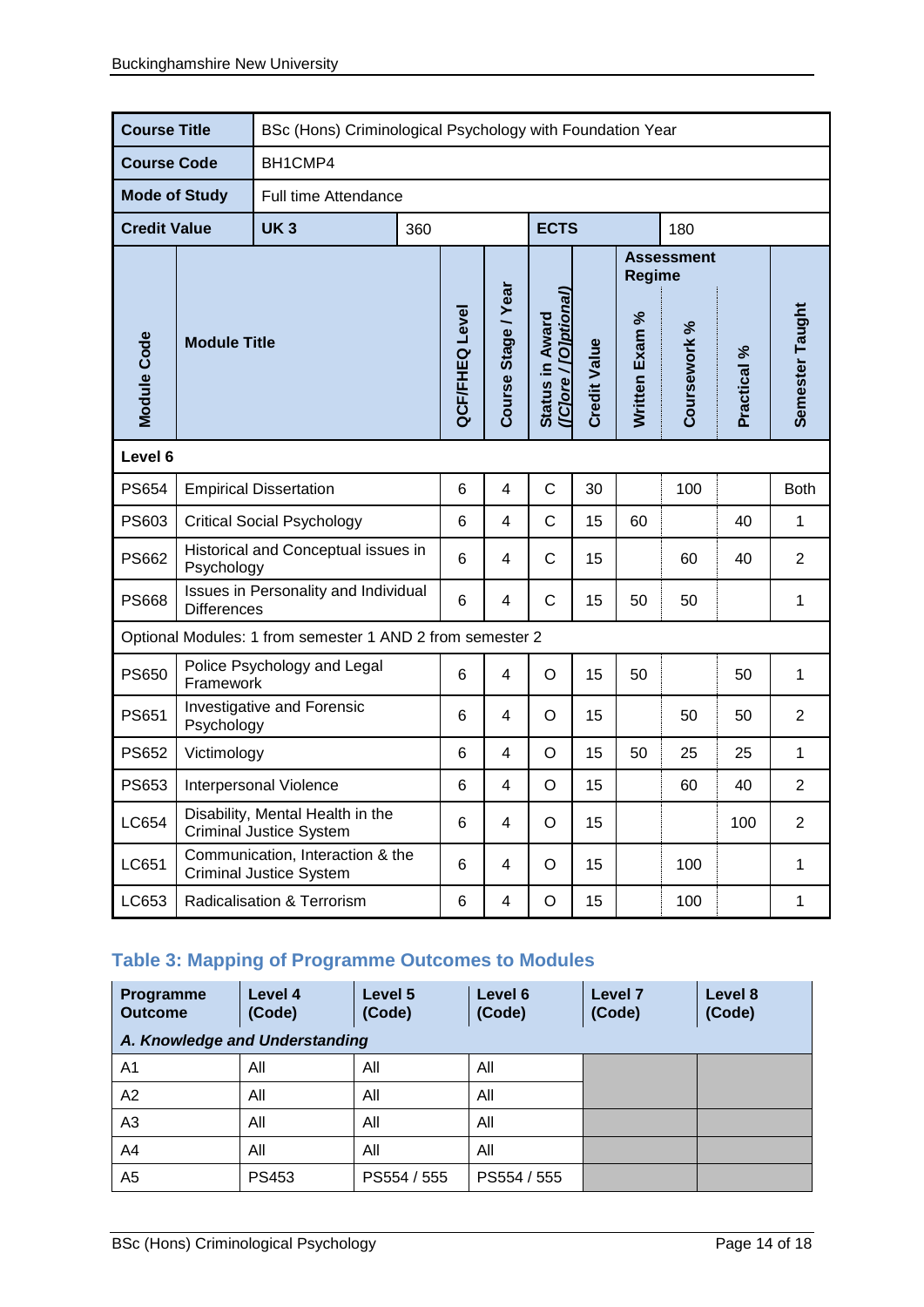| Programme<br><b>Outcome</b>               | Level 4<br>(Code) | Level 5<br>(Code) | Level 6<br>(Code) | Level 7<br>(Code) | Level 8<br>(Code) |
|-------------------------------------------|-------------------|-------------------|-------------------|-------------------|-------------------|
| <b>B. Intellectual / Cognitive Skills</b> |                   |                   |                   |                   |                   |
| <b>B1</b>                                 | All               | All               | All               |                   |                   |
| <b>B2</b>                                 | All               | All               | All               |                   |                   |
| B <sub>3</sub>                            | All               | All               | All               |                   |                   |
| <b>B4</b>                                 | PS453             | PS554 / 555       | <b>PS654</b>      |                   |                   |
| B <sub>5</sub>                            | <b>PS453</b>      | PS554 / 555       | <b>PS654</b>      |                   |                   |
| <b>C. Practical Skills</b>                |                   |                   |                   |                   |                   |
| C <sub>1</sub>                            | PS453             | All               | All               |                   |                   |
| C <sub>2</sub>                            | PS453             | PS554 / 555       | <b>PS654</b>      |                   |                   |
| C <sub>3</sub>                            | All               | All               | All               |                   |                   |
| C <sub>4</sub>                            | All               | All               | All               |                   |                   |
| C <sub>5</sub>                            | All               | All               | All               |                   |                   |
| D. Key / Transferable Skills              |                   |                   |                   |                   |                   |
| D <sub>1</sub>                            | All               | All               | All               |                   |                   |
| D <sub>2</sub>                            | All               | All               | All               |                   |                   |
| D <sub>3</sub>                            | <b>PS453</b>      | <b>PS554</b>      | <b>PS654</b>      |                   |                   |
| D4                                        | All               | All               | All               |                   |                   |
| D <sub>5</sub>                            | All               | All               | All               |                   |                   |
| D <sub>6</sub>                            | All               | All               | All               |                   |                   |

# **SECTION D: CONTACT HOURS**

*Note: Hours are worked on the basis of full-time study. 1 Academic Credit is equated to 10 notional learning hours. A full-time undergraduate student will normally study 120 credits in an academic year which is therefore equated to 1200 notional hours. A full time postgraduate student will normally study 180 credits in an academic year which equates to 1800 hours. Module Descriptors provide detailed breakdowns of the categories given below.*

## **Table 4: Breakdown of Contact Hours**

| Year of course | <b>Scheduled</b><br>Learning<br>and<br><b>Teaching</b><br><b>Activities</b> | <b>Guided</b><br>Independent<br><b>Study</b> | <b>Placement</b><br><b>Study Abroad</b> | <b>Total</b> |
|----------------|-----------------------------------------------------------------------------|----------------------------------------------|-----------------------------------------|--------------|
| Year One       | 400                                                                         | 800                                          |                                         | 1200         |
| Year Two       | 400                                                                         | 800                                          |                                         | 1200         |
| Year Three     | 400                                                                         | 800                                          |                                         | 1200         |
| <b>Total</b>   | 1200                                                                        | 2400                                         |                                         | 3600         |

Students who study this programme with a Foundation Year will complete an additional 1200 hours during that year.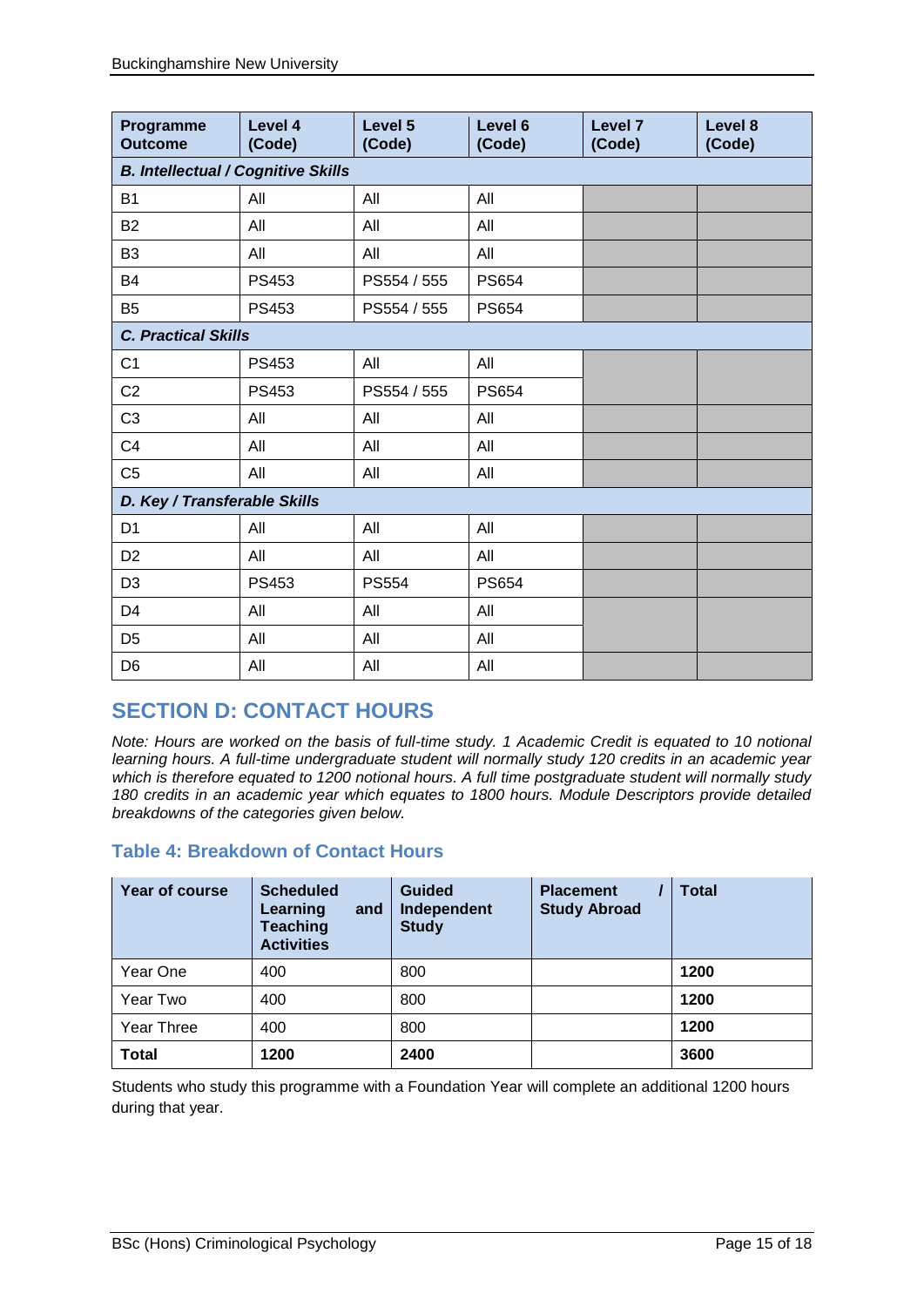# **SECTION E: ASSESSMENT REGULATIONS**

This programme conforms to the approved University procedures as detailed on the University website with the following exceptions:

The following modules may not be condoned:

- **PS554 Quantitative Research** may not be condoned. The British Psychological Society places an obligation on universities and students to conduct research ethically. A primary measure of the ability to conduct ethical research is passing the research methods training at level 5.
- **PS654 Empirical Dissertation**: The British Psychological Society places an obligation on universities and students to conduct research ethically. A primary measure of the ability to conduct ethical research is passing the empirical dissertation.

No exit award is available for students who withdraw at the end of the foundation year.

This programme will be covered by the following University regulations: *Academic Assessment Regulations*

© 2014 Buckinghamshire New University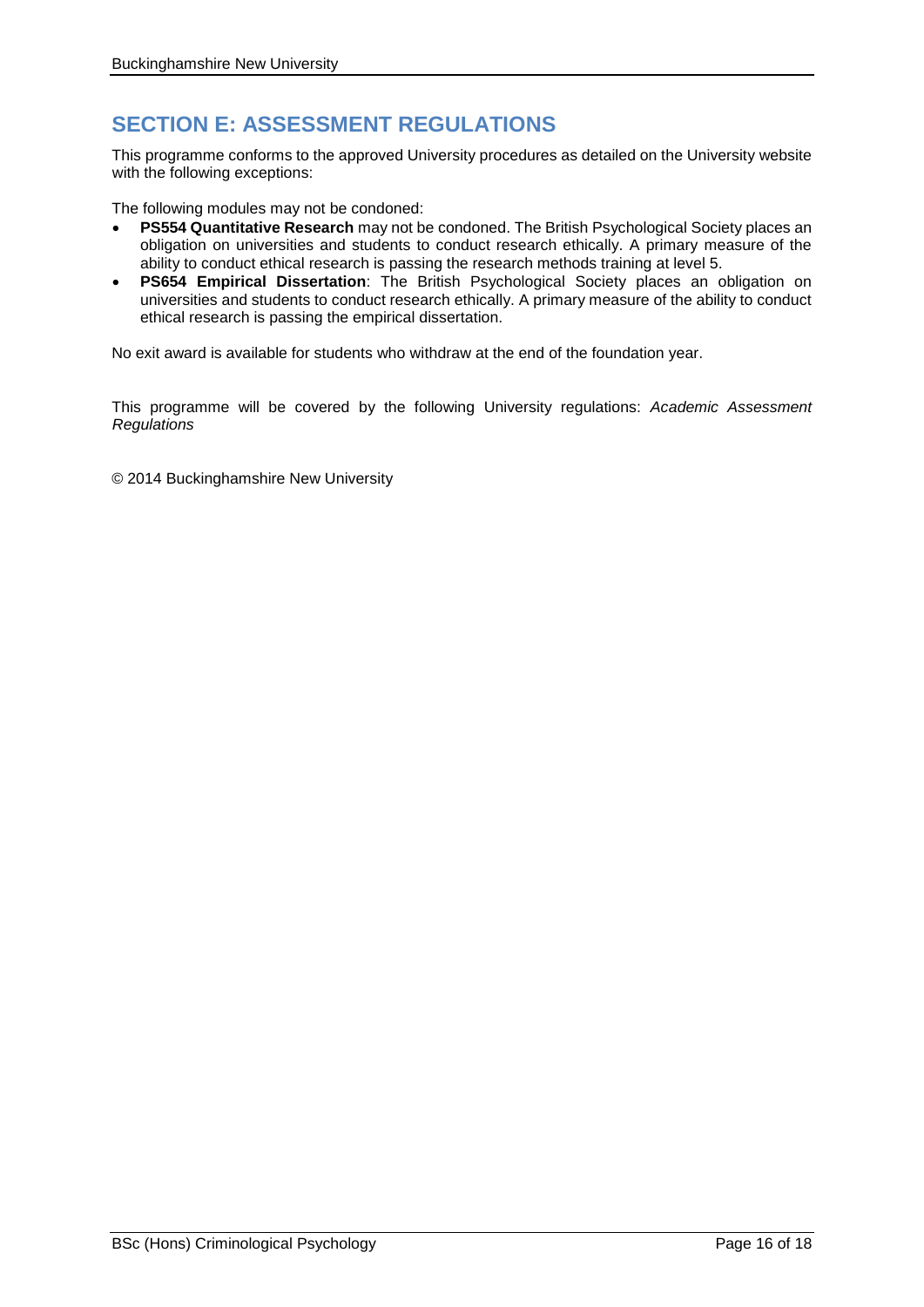## **APPENDIX: OTHER AWARDS AVAILABLE**

The following Exit Awards are available on this programme:

- Certificate of Higher Education (CertHE)
- Diploma of Higher Education (DipHE)
- Bachelor of Science (Ordinary Degree)

## **Exit Award Programme Learning Outcomes**

### *Certificate of Higher Education*

On successful completion of a **Certificate of Higher Education (CertHE)**, a graduate will be able to:

- Evaluate the appropriateness of different approaches to solving problems related to Criminological Psychology
- Communicate the results of their study/work accurately and reliably, and with structured and coherent arguments

A **Certificate of Higher Education (CertHE)** will be awarded to a student who has completed the programme learning outcomes specified above. This is measured by achievement of 120 credits at Level 4. The following modules will count towards achievement of this award:

- PS450 Intro to Developmental & Social
- PS451 Intro to Biological and Cognitive
- PS452 Intro to Personality and Applying Psychology
- PS453 Psychological Research Methods
- PS454 Intro to Cross Disciplinary Psychology
- LC474 Introduction to Criminology: The Concept of Crime
- LC471 Introduction to Criminology: The History of Punishment

#### *Diploma of Higher Education*

On successful completion of a **Diploma of Higher Education (DipHE)**, a graduate will be able to:

- Use a range of established techniques to initiate and undertake critical analysis of information, and to propose solutions to problems arising from that analysis
- Effectively communicate information, arguments and analysis in a variety of forms to specialist and non-specialist audiences and deploy key techniques within Criminological Psychology effectively
- Assume appropriate professional responsibility within an organisational setting.

A **Diploma of Higher Education (DipHE)** will be awarded to a student who has completed the programme learning outcomes specified above. This is measured by achievement of a combined total of 240 Credits comprising 120 credits at Level 4 **and** 120 Credits at Level 5. All modules at Level 4 and the following modules at Level 5 will count towards achievement of this award:

- PS550 Psychological Perspectives on Criminal Behaviour
- PS552 Developmental Psychology
- PS553 Biopsychology
- PS554 Quantitative Research Methods
- PS555 Qualitative Research Methods
- PS556 Cognitive Processes in Psychology